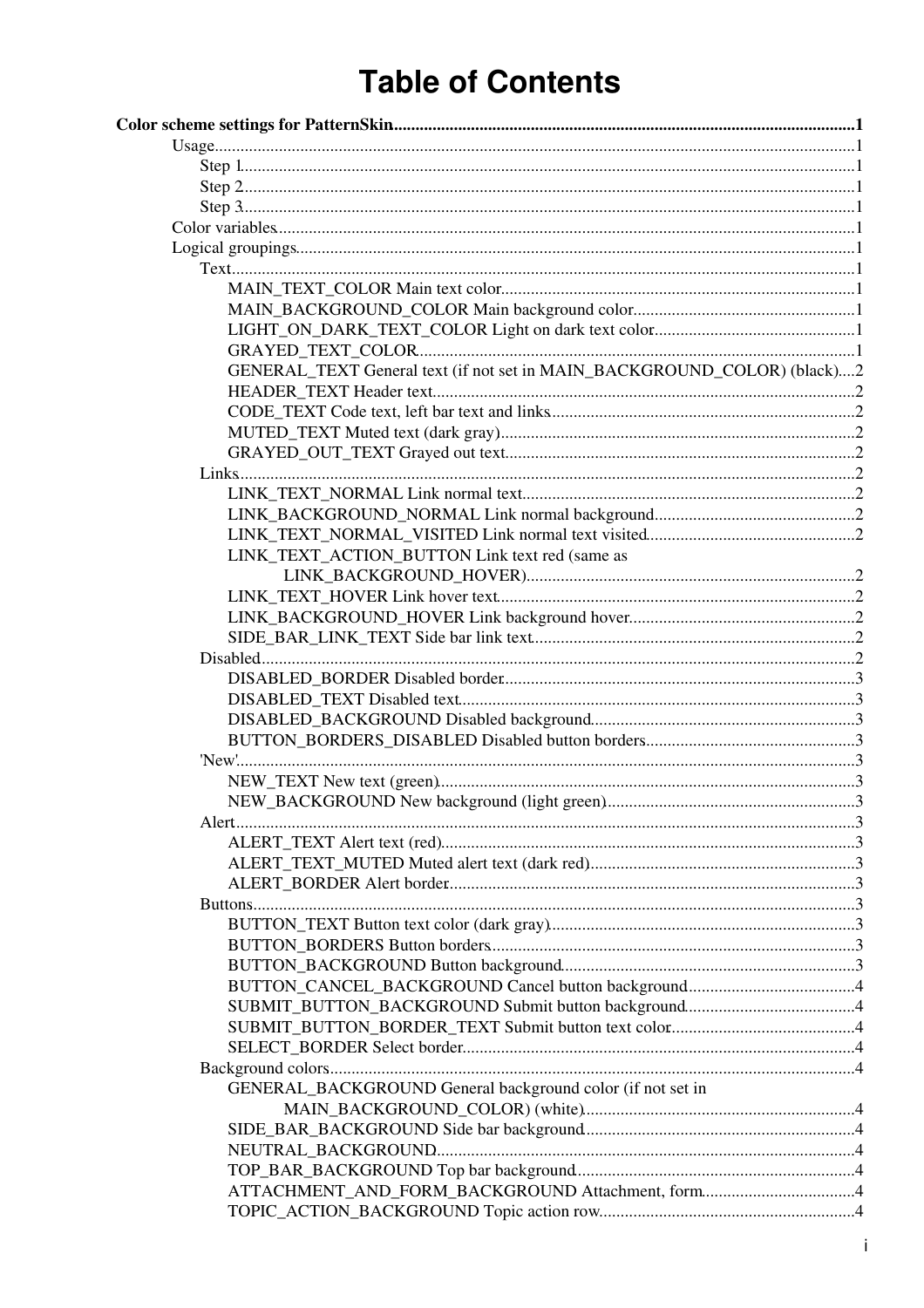# **Table of Contents**

| <b>Color scheme settings for PatternSkin</b>                       |  |
|--------------------------------------------------------------------|--|
|                                                                    |  |
|                                                                    |  |
| NOTIFICATION_BACKGROUND Info, broadcast message and notifications5 |  |
|                                                                    |  |
|                                                                    |  |
|                                                                    |  |
|                                                                    |  |
|                                                                    |  |
|                                                                    |  |
|                                                                    |  |
|                                                                    |  |
|                                                                    |  |
|                                                                    |  |
|                                                                    |  |
| TABLE_HEADER_BACKGROUND Table header background5                   |  |
| TABLE_SELECTED_COLUMN_HEADER_BACKGROUND Sorted table column        |  |
|                                                                    |  |
| TABLE_DATA_ODD_BACKGROUND Table data background (odd row)6         |  |
| TABLE_DATA_EVEN_BACKGROUND Table data background (even row)6       |  |
| TABLE_DATA_ODD_SELECTED_BACKGROUND Table data background (odd      |  |
|                                                                    |  |
| TABLE_DATA_EVEN_SELECTED_BACKGROUND Table data background          |  |
|                                                                    |  |
| TABLE_DATA_MIX_BACKGROUND Table data background (mix between even  |  |
|                                                                    |  |
|                                                                    |  |
| LINK_TEXT_NORMAL_BORDER_TABLE_HEADER Table header link border6     |  |
|                                                                    |  |
|                                                                    |  |
| LINK_BORDER_TABLE_SELECTED_COLUMN_HEADER Link border in selected   |  |
|                                                                    |  |
|                                                                    |  |
|                                                                    |  |
|                                                                    |  |
|                                                                    |  |
|                                                                    |  |
|                                                                    |  |
|                                                                    |  |
|                                                                    |  |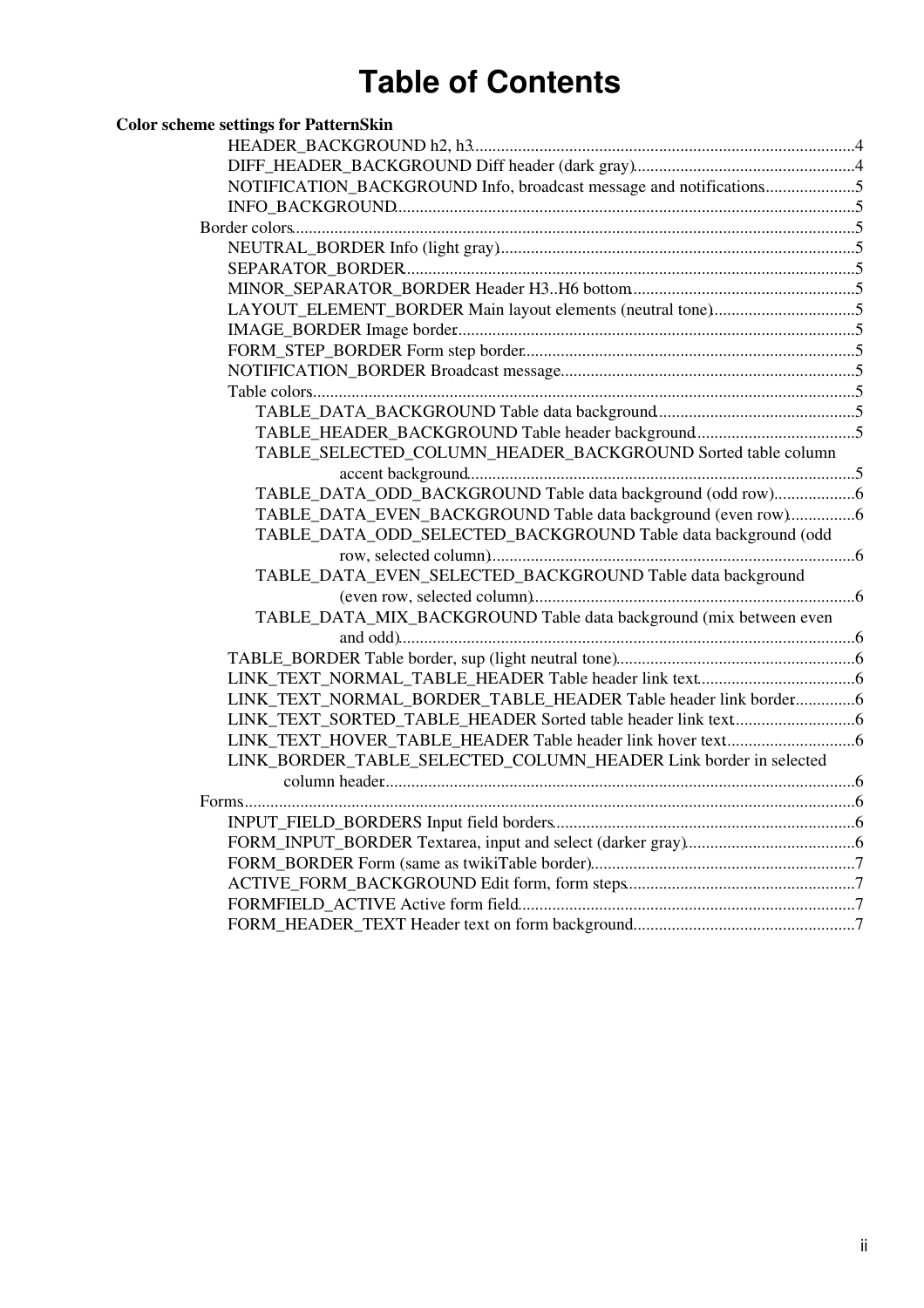# <span id="page-2-0"></span>**Color scheme settings for [PatternSkin](https://wiki-igi.cnaf.infn.it/twiki/bin/view/TWiki/PatternSkin)**

Use this topic to change the color settings of [PatternSkin.](https://wiki-igi.cnaf.infn.it/twiki/bin/view/TWiki/PatternSkin) When this topic is saved, the attachment theme-colors.css will be updated with new color values. This method relies on [TWiki:Plugins.AttachContentPlugin](http://twiki.org/cgi-bin/view/Plugins/AttachContentPlugin) to work.

AttachContentPlugin is **not** installed.

# <span id="page-2-1"></span>**Usage**

# <span id="page-2-2"></span>**Step 1**

Let [PatternSkin](https://wiki-igi.cnaf.infn.it/twiki/bin/view/TWiki/PatternSkin) point to the custom-made colors style sheet. In [Main.TWikiPreferences](https://wiki-igi.cnaf.infn.it/twiki/bin/view/Main/TWikiPreferences) put:

\* Set USERCOLORSURL = %PUBURLPATH%/%SYSTEMWEB%/PatternSkin/theme-colors.css

# <span id="page-2-3"></span>**Step 2**

Edit this topic, and change the color variables as you like.

# <span id="page-2-4"></span>**Step 3**

Save the topic. This will generate an [attachment](https://wiki-igi.cnaf.infn.it/twiki/pub/TWiki/PatternSkin/theme-colors.css) to topic [PatternSkin.](https://wiki-igi.cnaf.infn.it/twiki/bin/view/TWiki/PatternSkin)

**F** For more help on customizing styles, see [PatternSkinCustomization](https://wiki-igi.cnaf.infn.it/twiki/bin/view/TWiki/PatternSkinCustomization).

# <span id="page-2-5"></span>**Color variables**

# <span id="page-2-6"></span>**Logical groupings**

## <span id="page-2-7"></span>**Text**

### <span id="page-2-8"></span>**MAIN\_TEXT\_COLOR Main text color**

• Set MAIN\_TEXT\_COLOR = #000

### <span id="page-2-9"></span>**MAIN\_BACKGROUND\_COLOR Main background color**

• Set MAIN\_BACKGROUND\_COLOR = #fff

### <span id="page-2-10"></span>**LIGHT\_ON\_DARK\_TEXT\_COLOR Light on dark text color**

• Set LIGHT\_ON\_DARK\_TEXT\_COLOR = #fff

### <span id="page-2-11"></span>**GRAYED\_TEXT\_COLOR**

• Set GRAYED\_TEXT\_COLOR = #777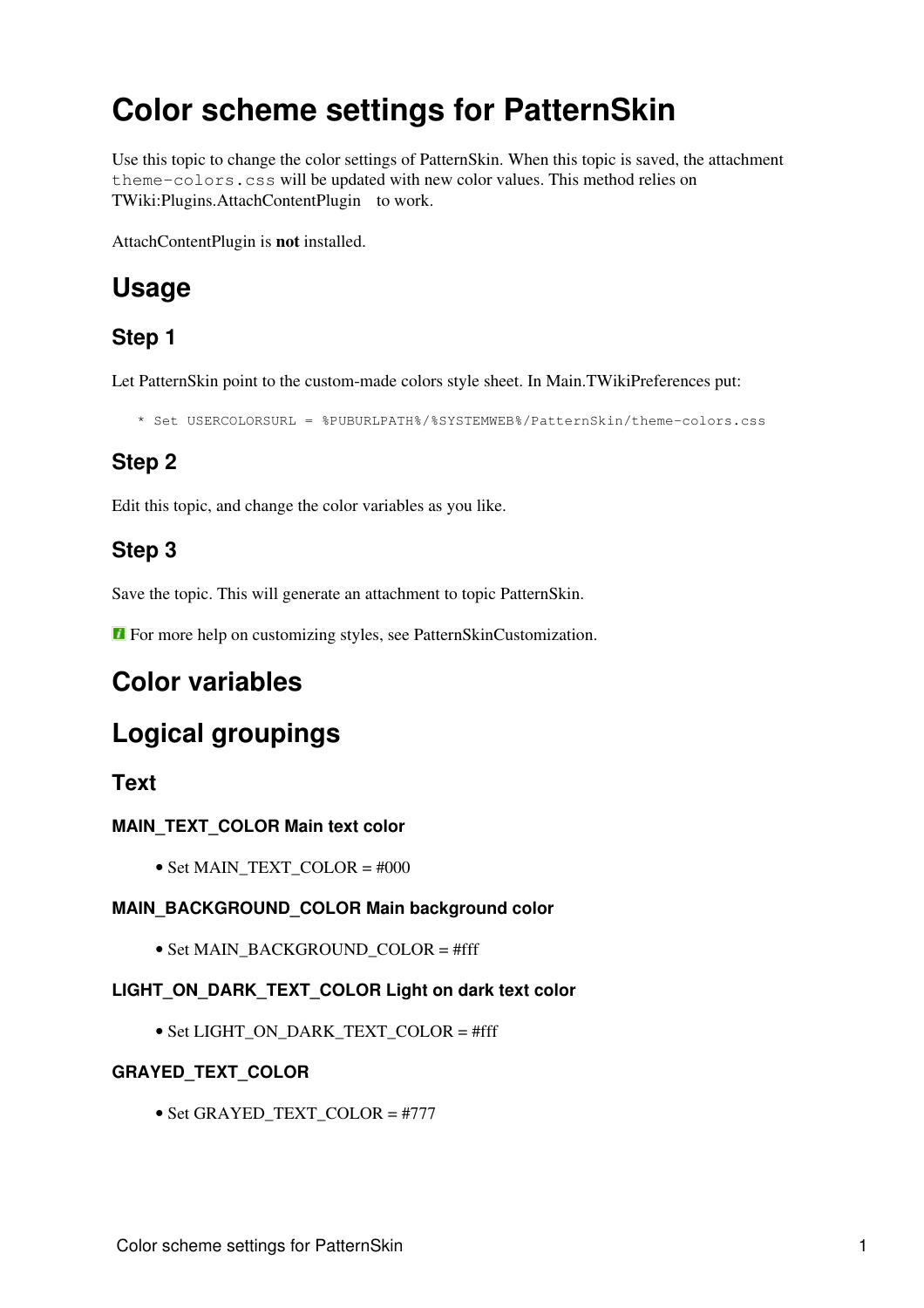## <span id="page-3-0"></span>**GENERAL\_TEXT General text (if not set in MAIN\_BACKGROUND\_COLOR) (black)**

• Set GENERAL\_TEXT = #000

## <span id="page-3-1"></span>**HEADER\_TEXT Header text**

• Set HEADER  $text{TEXT} = #630000$ 

### <span id="page-3-2"></span>**CODE\_TEXT Code text, left bar text and links**

• Set CODE\_TEXT =  $#7A4707$ 

## <span id="page-3-3"></span>**MUTED\_TEXT Muted text (dark gray)**

• Set MUTED TEXT =  $#777$ 

## <span id="page-3-4"></span>**GRAYED\_OUT\_TEXT Grayed out text**

• Set GRAYED\_OUT\_TEXT = #777

## <span id="page-3-5"></span>**Links**

### <span id="page-3-6"></span>**LINK\_TEXT\_NORMAL Link normal text**

• Set LINK\_TEXT\_NORMAL =  $\text{\#4571d0}$ 

### <span id="page-3-7"></span>**LINK\_BACKGROUND\_NORMAL Link normal background**

• Set LINK\_BACKGROUND\_NORMAL =

### <span id="page-3-8"></span>**LINK\_TEXT\_NORMAL\_VISITED Link normal text visited**

• Set LINK\_TEXT\_NORMAL\_VISITED = #666

### <span id="page-3-9"></span>**LINK\_TEXT\_ACTION\_BUTTON Link text red (same as LINK\_BACKGROUND\_HOVER)**

• Set LINK\_TEXT\_ACTION\_BUTTON = #be000a

### <span id="page-3-10"></span>**LINK\_TEXT\_HOVER Link hover text**

• Set LINK\_TEXT\_HOVER =  $#$ fff

### <span id="page-3-11"></span>**LINK\_BACKGROUND\_HOVER Link background hover**

• Set LINK\_BACKGROUND\_HOVER = #ce000f

### <span id="page-3-12"></span>**SIDE\_BAR\_LINK\_TEXT Side bar link text**

• Set SIDE\_BAR\_LINK\_TEXT = #444

# <span id="page-3-13"></span>**Disabled**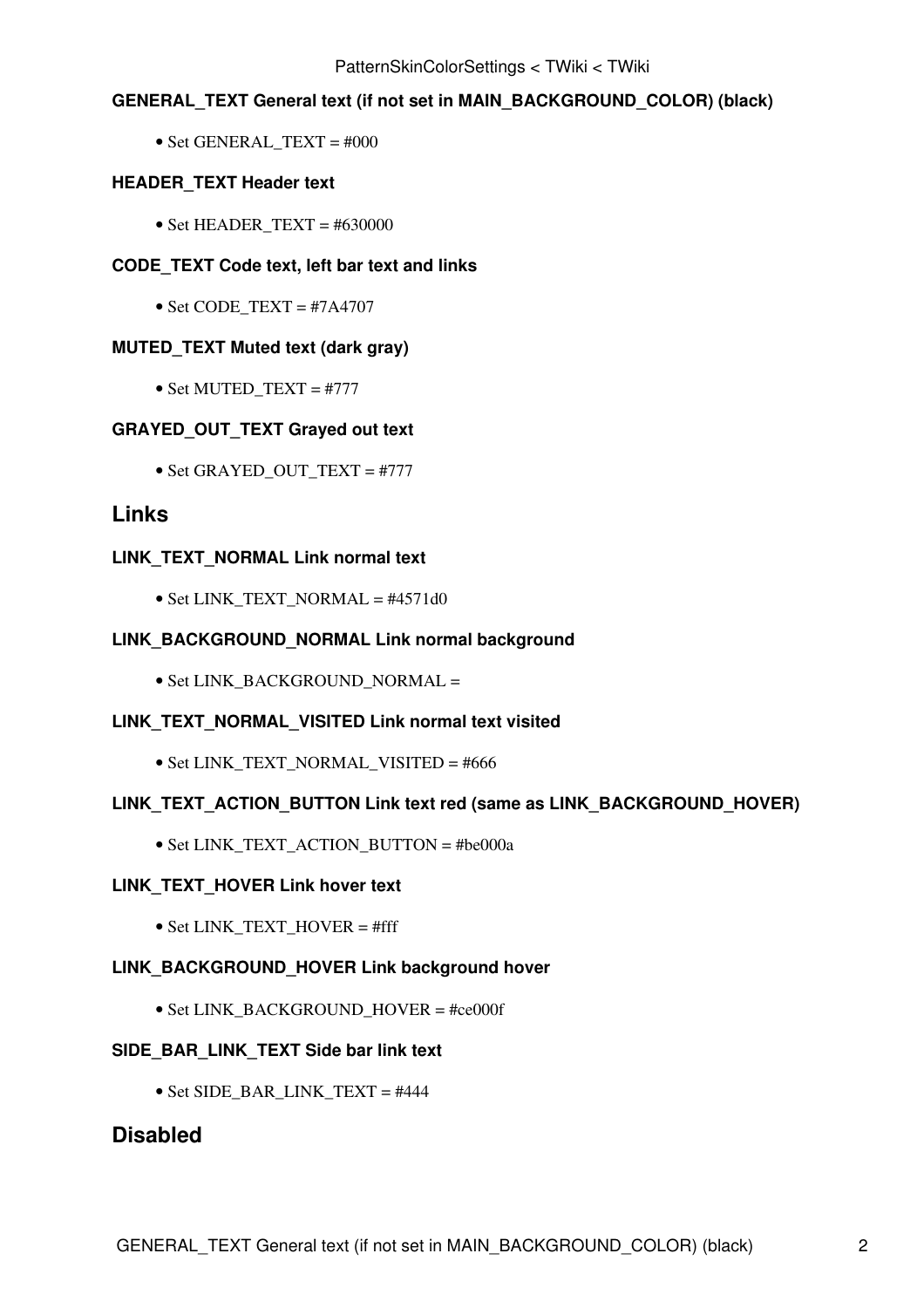### <span id="page-4-0"></span>**DISABLED\_BORDER Disabled border**

• Set DISABLED\_BORDER = #e0e0e0

### <span id="page-4-1"></span>**DISABLED\_TEXT Disabled text**

• Set DISABLED\_TEXT = #aaa

### <span id="page-4-2"></span>**DISABLED\_BACKGROUND Disabled background**

• Set DISABLED\_BACKGROUND = #fafaf8

## <span id="page-4-3"></span>**BUTTON\_BORDERS\_DISABLED Disabled button borders**

• Set BUTTON\_BORDERS\_DISABLED = #fff #ccc #ccc #fff

## <span id="page-4-4"></span>**'New'**

### <span id="page-4-5"></span>**NEW\_TEXT New text (green)**

• Set NEW\_TEXT =  $\text{\#049804}$ 

### <span id="page-4-6"></span>**NEW\_BACKGROUND New background (light green)**

• Set NEW\_BACKGROUND = #ECFADC

# <span id="page-4-7"></span>**Alert**

### <span id="page-4-8"></span>**ALERT\_TEXT Alert text (red)**

• Set ALERT  $text{TET} = #f00$ 

### <span id="page-4-9"></span>**ALERT\_TEXT\_MUTED Muted alert text (dark red)**

• Set ALERT\_TEXT\_MUTED =  $#900$ 

### <span id="page-4-10"></span>**ALERT\_BORDER Alert border**

• Set ALERT\_BORDER = #f00

# <span id="page-4-11"></span>**Buttons**

### <span id="page-4-12"></span>**BUTTON\_TEXT Button text color (dark gray)**

• Set BUTTON\_TEXT =  $\#000$ 

### <span id="page-4-13"></span>**BUTTON\_BORDERS Button borders**

• Set BUTTON\_BORDERS = #fff #888 #888 #fff

### <span id="page-4-14"></span>**BUTTON\_BACKGROUND Button background**

• Set BUTTON\_BACKGROUND =  $\text{#e2e3e3}$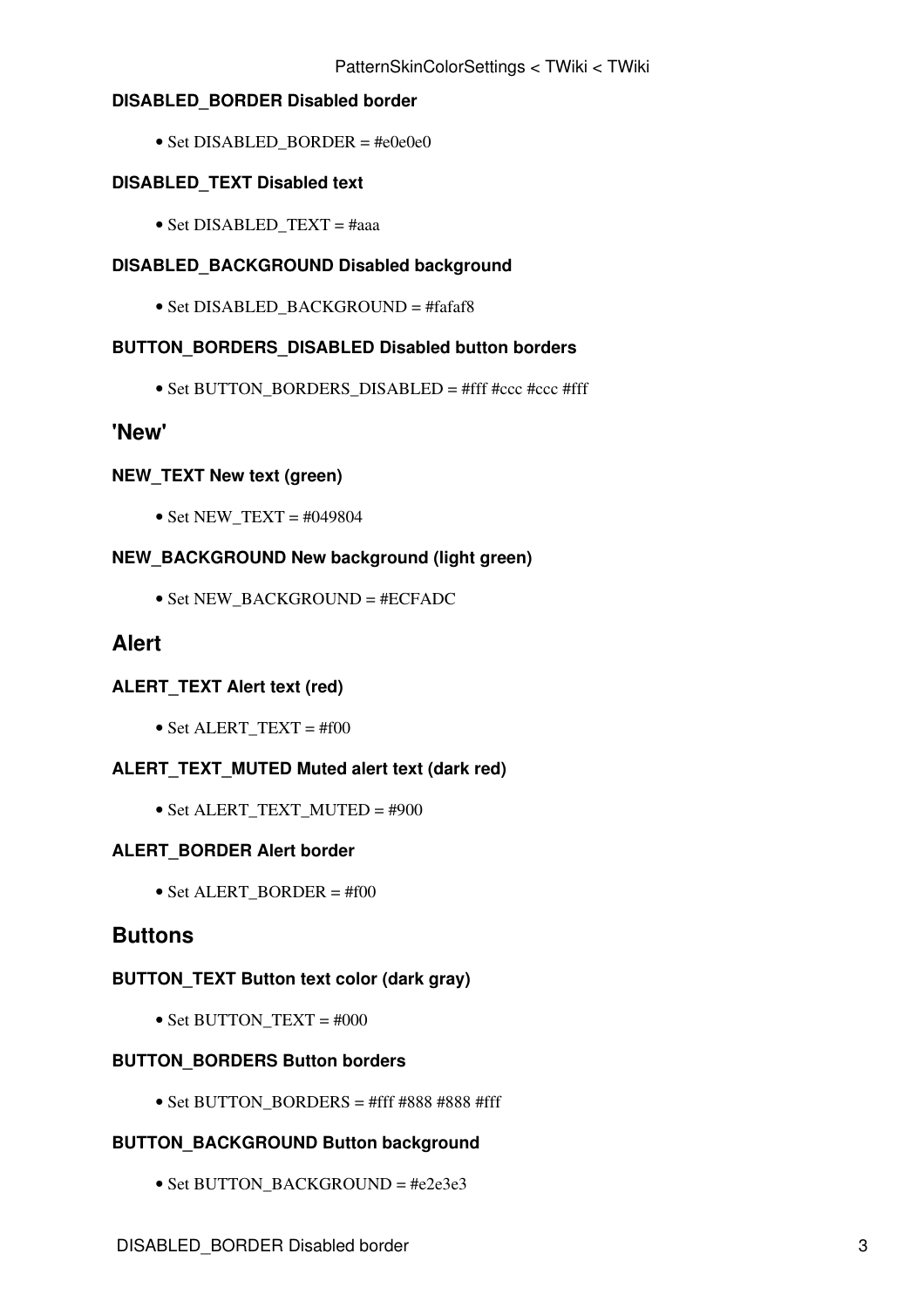## <span id="page-5-0"></span>**BUTTON\_CANCEL\_BACKGROUND Cancel button background**

• Set BUTTON\_CANCEL\_BACKGROUND = #f2d5d0

## <span id="page-5-1"></span>**SUBMIT\_BUTTON\_BACKGROUND Submit button background**

• Set SUBMIT\_BUTTON\_BACKGROUND = #06c

## <span id="page-5-2"></span>**SUBMIT\_BUTTON\_BORDER\_TEXT Submit button text color**

• Set SUBMIT\_BUTTON\_BORDER\_TEXT = #fff

### <span id="page-5-3"></span>**SELECT\_BORDER Select border**

• Set SELECT\_BORDER = #888

# <span id="page-5-4"></span>**Background colors**

#### <span id="page-5-5"></span>**GENERAL\_BACKGROUND General background color (if not set in MAIN\_BACKGROUND\_COLOR) (white)**

• Set GENERAL\_BACKGROUND = #fff

#### <span id="page-5-6"></span>**SIDE\_BAR\_BACKGROUND Side bar background**

• Set SIDE\_BAR\_BACKGROUND = #f6f6f6

### <span id="page-5-7"></span>**NEUTRAL\_BACKGROUND**

• Set NEUTRAL\_BACKGROUND = #fdfaf1

### <span id="page-5-8"></span>**TOP\_BAR\_BACKGROUND Top bar background**

• Set TOP\_BAR\_BACKGROUND = #fefcf7

## <span id="page-5-9"></span>**ATTACHMENT\_AND\_FORM\_BACKGROUND Attachment, form**

• Set ATTACHMENT\_AND\_FORM\_BACKGROUND = #f6f6f6

### <span id="page-5-10"></span>**TOPIC\_ACTION\_BACKGROUND Topic action row**

• Set TOPIC\_ACTION\_BACKGROUND = #f6f6f6

### <span id="page-5-11"></span>**HEADER\_BACKGROUND h2, h3**

• Set HEADER\_BACKGROUND = #f6f6f6

### <span id="page-5-12"></span>**DIFF\_HEADER\_BACKGROUND Diff header (dark gray)**

• Set DIFF\_HEADER\_BACKGROUND =  $\#ccc$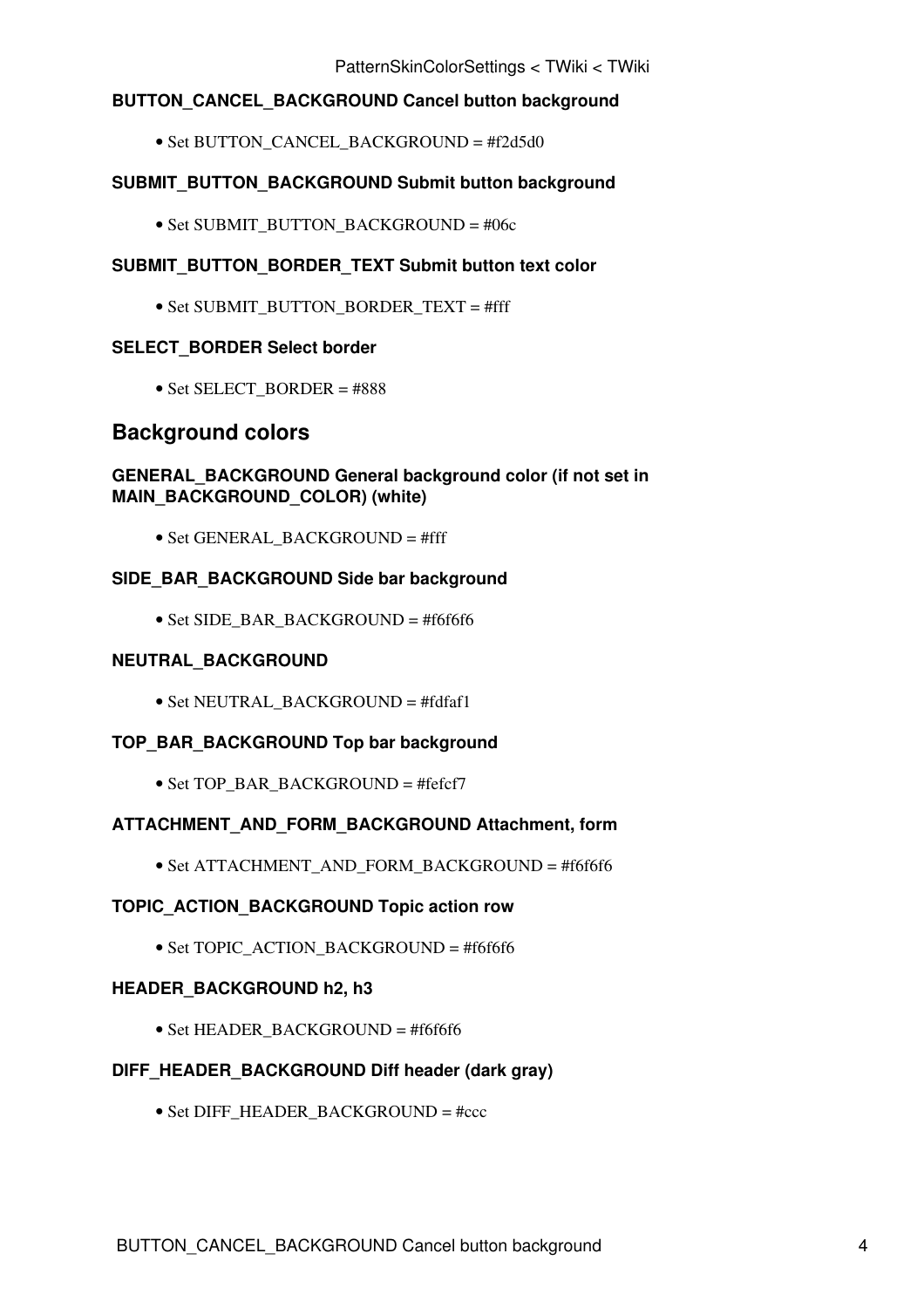#### PatternSkinColorSettings < TWiki < TWiki

### <span id="page-6-0"></span>**NOTIFICATION\_BACKGROUND Info, broadcast message and notifications**

• Set NOTIFICATION\_BACKGROUND = #ffe67b

#### <span id="page-6-1"></span>**INFO\_BACKGROUND**

• Set INFO\_BACKGROUND = #ffe67b

## <span id="page-6-2"></span>**Border colors**

#### <span id="page-6-3"></span>**NEUTRAL\_BORDER Info (light gray)**

• Set NEUTRAL\_BORDER = #ddd

#### <span id="page-6-4"></span>**SEPARATOR\_BORDER**

• Set SEPARATOR BORDER = #e2e2e2

#### <span id="page-6-5"></span>**MINOR\_SEPARATOR\_BORDER Header H3..H6 bottom**

• Set MINOR\_SEPARATOR\_BORDER = #e2e2e2

#### <span id="page-6-6"></span>**LAYOUT\_ELEMENT\_BORDER Main layout elements (neutral tone)**

• Set LAYOUT\_ELEMENT\_BORDER = #dadada

#### <span id="page-6-7"></span>**IMAGE\_BORDER Image border**

• Set IMAGE\_BORDER =  $\#$ eee

#### <span id="page-6-8"></span>**FORM\_STEP\_BORDER Form step border**

• Set FORM\_STEP\_BORDER =  $\text{#e2e2e2}$ 

#### <span id="page-6-9"></span>**NOTIFICATION\_BORDER Broadcast message**

• Set NOTIFICATION BORDER = #ffdf4c

#### <span id="page-6-10"></span>**Table colors**

#### <span id="page-6-11"></span>**TABLE\_DATA\_BACKGROUND Table data background**

• Set TABLE\_DATA\_BACKGROUND = #f0f6f9

#### <span id="page-6-12"></span>**TABLE\_HEADER\_BACKGROUND Table header background**

• Set TABLE\_HEADER\_BACKGROUND = #6b7f93

#### <span id="page-6-13"></span>**TABLE\_SELECTED\_COLUMN\_HEADER\_BACKGROUND Sorted table column accent background**

• Set TABLE\_SELECTED\_COLUMN\_HEADER\_BACKGROUND = #345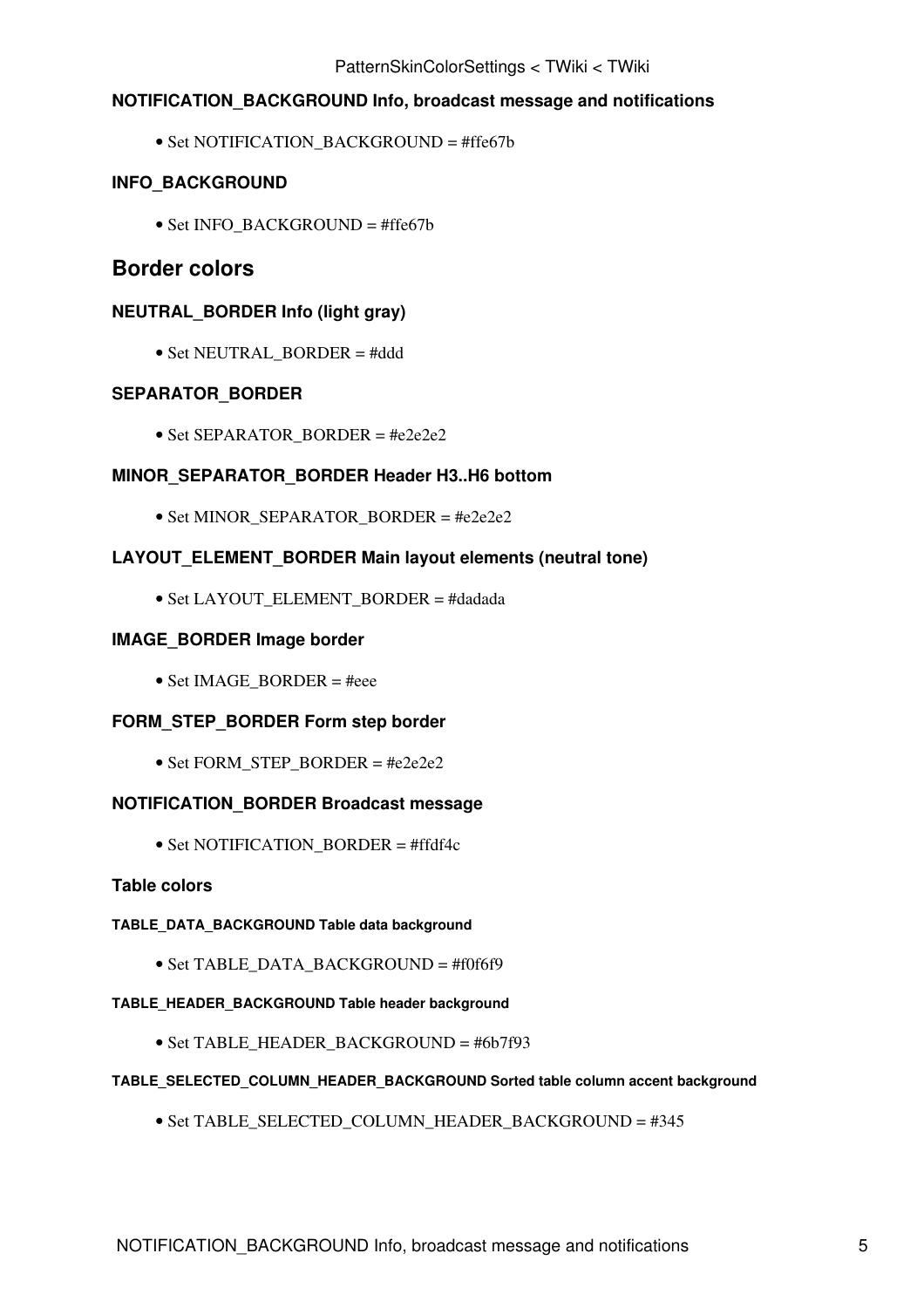#### <span id="page-7-0"></span>**TABLE\_DATA\_ODD\_BACKGROUND Table data background (odd row)**

• Set TABLE\_DATA\_ODD\_BACKGROUND = #f0f6fb

#### <span id="page-7-1"></span>**TABLE\_DATA\_EVEN\_BACKGROUND Table data background (even row)**

• Set TABLE\_DATA\_EVEN\_BACKGROUND = #ffffff

- <span id="page-7-2"></span>**TABLE\_DATA\_ODD\_SELECTED\_BACKGROUND Table data background (odd row, selected column)**
	- Set TABLE\_DATA\_ODD\_SELECTED\_BACKGROUND = #dce7ee

#### <span id="page-7-3"></span>**TABLE\_DATA\_EVEN\_SELECTED\_BACKGROUND Table data background (even row, selected column)**

- Set TABLE\_DATA\_EVEN\_SELECTED\_BACKGROUND = #f5f5f5
- <span id="page-7-4"></span>**TABLE\_DATA\_MIX\_BACKGROUND Table data background (mix between even and odd)**
	- Set TABLE\_DATA\_MIX\_BACKGROUND = #f7fafc

#### <span id="page-7-5"></span>**TABLE\_BORDER Table border, sup (light neutral tone)**

• Set TABLE BORDER =  $\text{#e2e2e2}$ 

#### <span id="page-7-6"></span>**LINK\_TEXT\_NORMAL\_TABLE\_HEADER Table header link text**

• Set LINK\_TEXT\_NORMAL\_TABLE\_HEADER = #fff

#### <span id="page-7-7"></span>**LINK\_TEXT\_NORMAL\_BORDER\_TABLE\_HEADER Table header link border**

• Set LINK\_TEXT\_NORMAL\_BORDER\_TABLE\_HEADER = #bbb

#### <span id="page-7-8"></span>**LINK\_TEXT\_SORTED\_TABLE\_HEADER Sorted table header link text**

• Set LINK\_TEXT\_SORTED\_TABLE\_HEADER = #fff

#### <span id="page-7-9"></span>**LINK\_TEXT\_HOVER\_TABLE\_HEADER Table header link hover text**

• Set LINK\_TEXT\_HOVER\_TABLE\_HEADER = #fff

### <span id="page-7-10"></span>**LINK\_BORDER\_TABLE\_SELECTED\_COLUMN\_HEADER Link border in selected column header**

• Set LINK\_BORDER\_TABLE\_SELECTED\_COLUMN\_HEADER = #999

## <span id="page-7-11"></span>**Forms**

#### <span id="page-7-12"></span>**INPUT\_FIELD\_BORDERS Input field borders**

• Set INPUT\_FIELD\_BORDERS = #bbb #f2f2f2 #f2f2f2 #bbb

### <span id="page-7-13"></span>**FORM\_INPUT\_BORDER Textarea, input and select (darker gray)**

• Set FORM\_INPUT\_BORDER = #aaa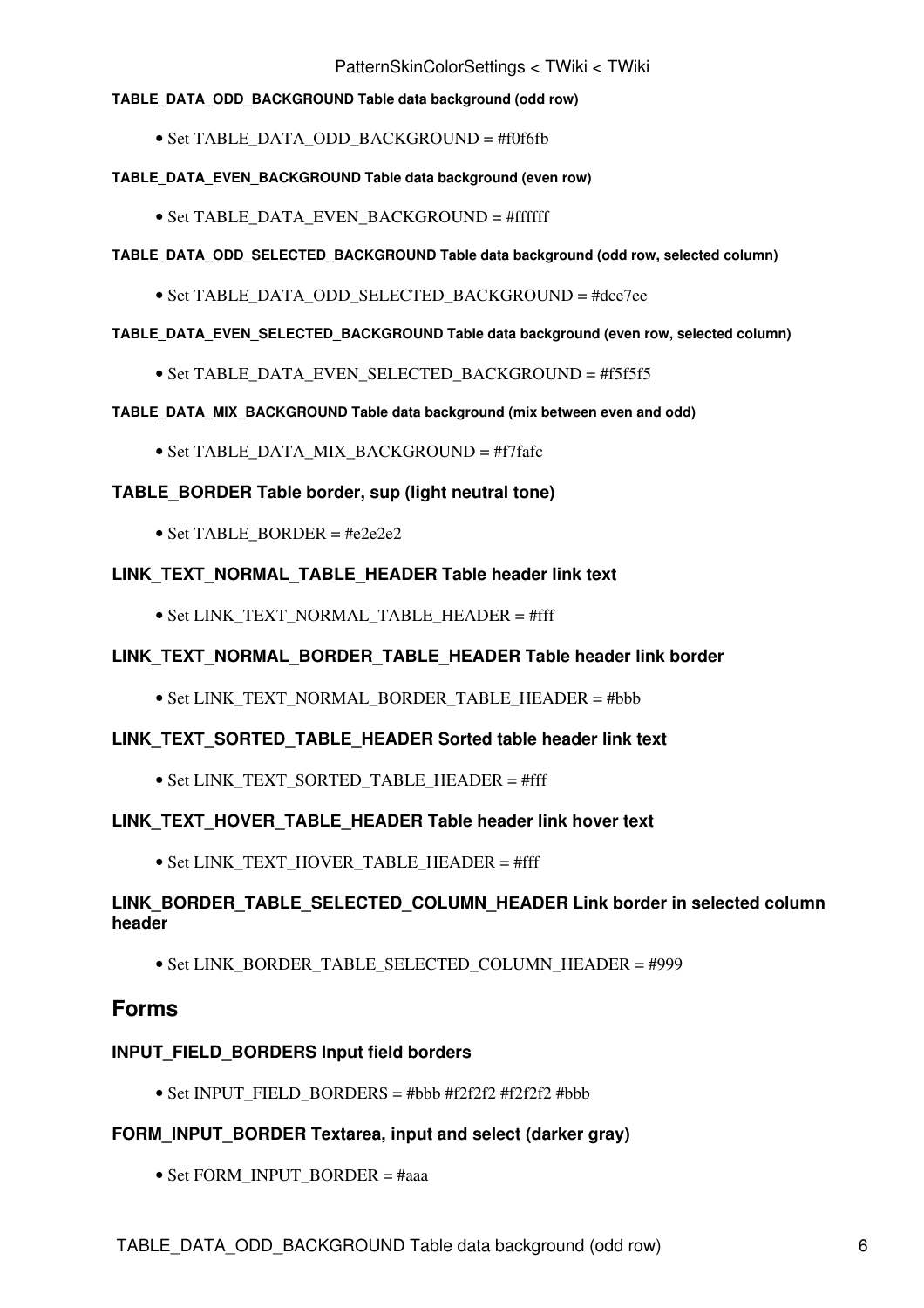#### <span id="page-8-0"></span>**FORM\_BORDER Form (same as twikiTable border)**

• Set FORM\_BORDER = #cfcfcf

#### <span id="page-8-1"></span>**ACTIVE\_FORM\_BACKGROUND Edit form, form steps**

• Set ACTIVE\_FORM\_BACKGROUND = #fbfbfb

#### <span id="page-8-2"></span>**FORMFIELD\_ACTIVE Active form field**

• Set FORMFIELD\_ACTIVE = #ffffe0

#### <span id="page-8-3"></span>**FORM\_HEADER\_TEXT Header text on form background**

• Set FORM\_HEADER\_TEXT = #036

Do not change the text below this line unless you know what you are doing!

```
%STARTATTACH{"theme-colors.css" web="%SYSTEMWEB%" topic="PatternSkin"}%
/* PatternSkin colors */
/* Generated by AttachContentPlugin from %WEB%.%TOPIC% */
/* LAYOUT ELEMENTS */
#patternTopBar {
   border-color:%SEPARATOR_BORDER%;
    background-color:%TOP_BAR_BACKGROUND%;
}
#patternMain { /* don't set a background here; use patternOuter */ }
#patternOuter {
   background-color:%MAIN_BACKGROUND_COLOR%; /* Sets background of center col */
    border-color:%LAYOUT_ELEMENT_BORDER%;
}
#patternLeftBar,
#patternWrapper {
    background-color:%SIDE_BAR_BACKGROUND%;
}
#patternBottomBar {
   border-color:%SEPARATOR_BORDER%;
}
#patternBottomBarContents,
#patternBottomBarContents a:link,
#patternBottomBarContents a:visited {
    color:%GRAYED_OUT_TEXT%;
}
#patternBottomBarContents a:hover {
   color:%LINK_TEXT_HOVER%;
}
/* GENERAL HTML ELEMENTS */
html body {
   background-color:%MAIN_BACKGROUND_COLOR%;
    color:%MAIN_TEXT_COLOR%;
}
/* be kind to netscape 4 that doesn't understand inheritance */
body, p, li, ul, ol, dl, dt, dd, acronym, h1, h2, h3, h4, h5, h6 {
   background-color:transparent;
}
hr {
    color:%SEPARATOR_BORDER%;
    background-color:%SEPARATOR_BORDER%;
}
```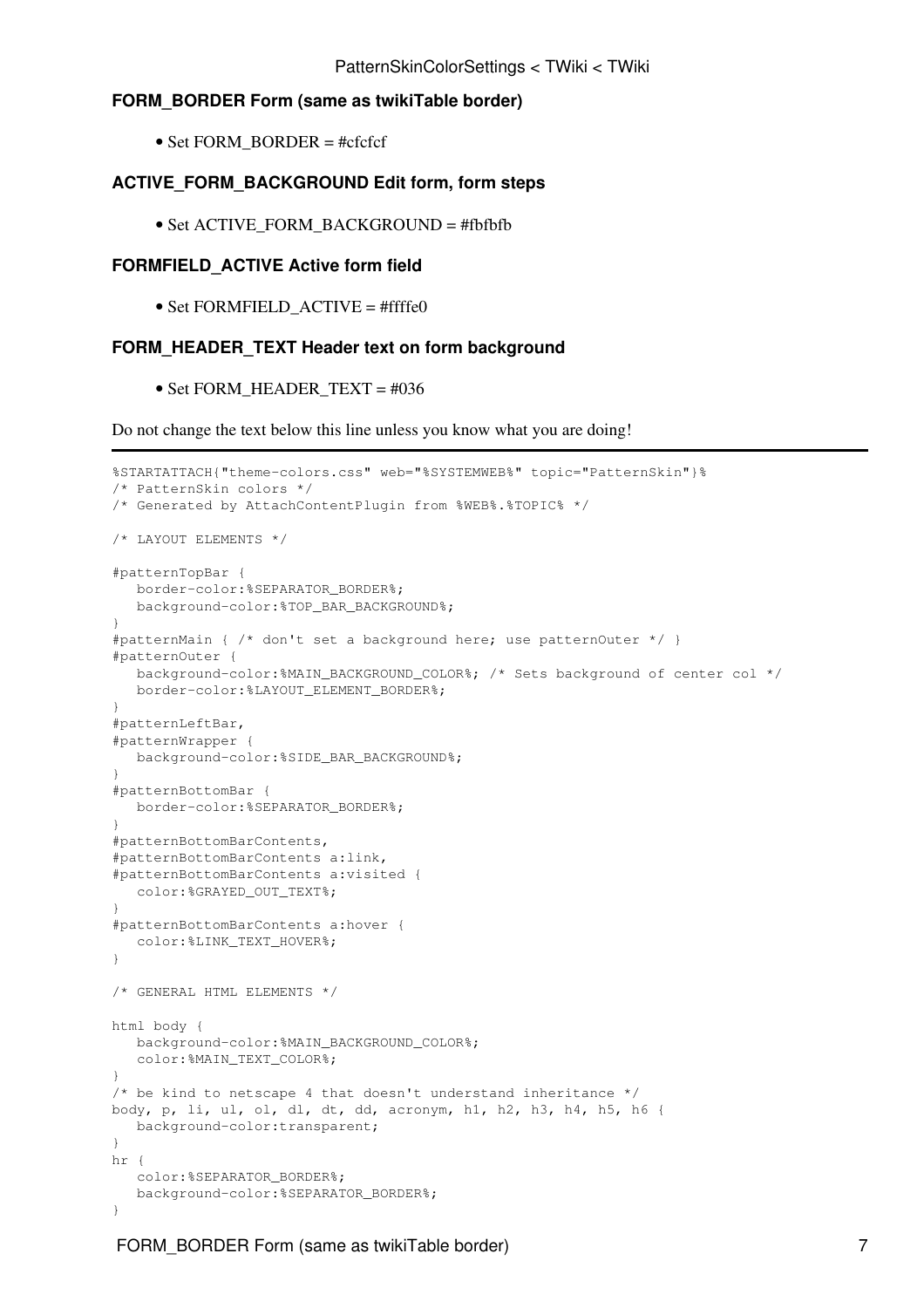```
pre, code, tt {
    color:%CODE_TEXT%;
}
blockquote {
    background-color:%ACTIVE_FORM_BACKGROUND%;
   border-color:%ACTIVE_FORM_BACKGROUND% %ACTIVE_FORM_BACKGROUND% %ACTIVE_FORM_BACKGROUND% %NEUTF
}
blockquote h2 {
   background:none;
}
h1, h2, h3, h4, h5, h6 {
   color:%HEADER_TEXT%;
}
h2 {
   background-color:%HEADER_BACKGROUND%;
   border-color:%MINOR_SEPARATOR_BORDER%;
}
h3, h4, h5, h6 {
    border-color:%MINOR_SEPARATOR_BORDER%;
}
/* to override old Render.pm coded font color style */
.twikiNewLink font {
    color:inherit;
}
.twikiNewLink a:link sup,
.twikiNewLink a:visited sup {
    color:%MUTED_TEXT%;
    border-color:%NEUTRAL_BORDER%;
}
.twikiNewLink a:hover sup {
    background-color:%LINK_BACKGROUND_HOVER%;
    color:%LINK_TEXT_HOVER%;
    border-color:%LINK_BACKGROUND_HOVER%;
}
.twikiNewLink {
   border-color:%NEUTRAL_BORDER%;
\lambda:link:focus,
:visited:focus,
:link,
:visited,
:link:active,
:visited:active {
    color:%LINK_TEXT_NORMAL%;
    background-color:transparent;
}
:link:hover,
:visited:hover {
   color:%LINK_TEXT_HOVER%;
    background-color:%LINK_BACKGROUND_HOVER%;
   background-image:none;
}
:link:hover img,
:visited:hover img {
   background-color:transparent;
}
.patternTopic a:visited {
    color:%LINK_TEXT_NORMAL_VISITED%;
}
.patternTopic a:hover {
   color:%LINK_TEXT_HOVER%;
}
#patternMainContents h1 a:link, #patternMainContents h1 a:visited,
#patternMainContents h2 a:link, #patternMainContents h2 a:visited,
#patternMainContents h3 a:link, #patternMainContents h3 a:visited,
#patternMainContents h4 a:link, #patternMainContents h4 a:visited,
```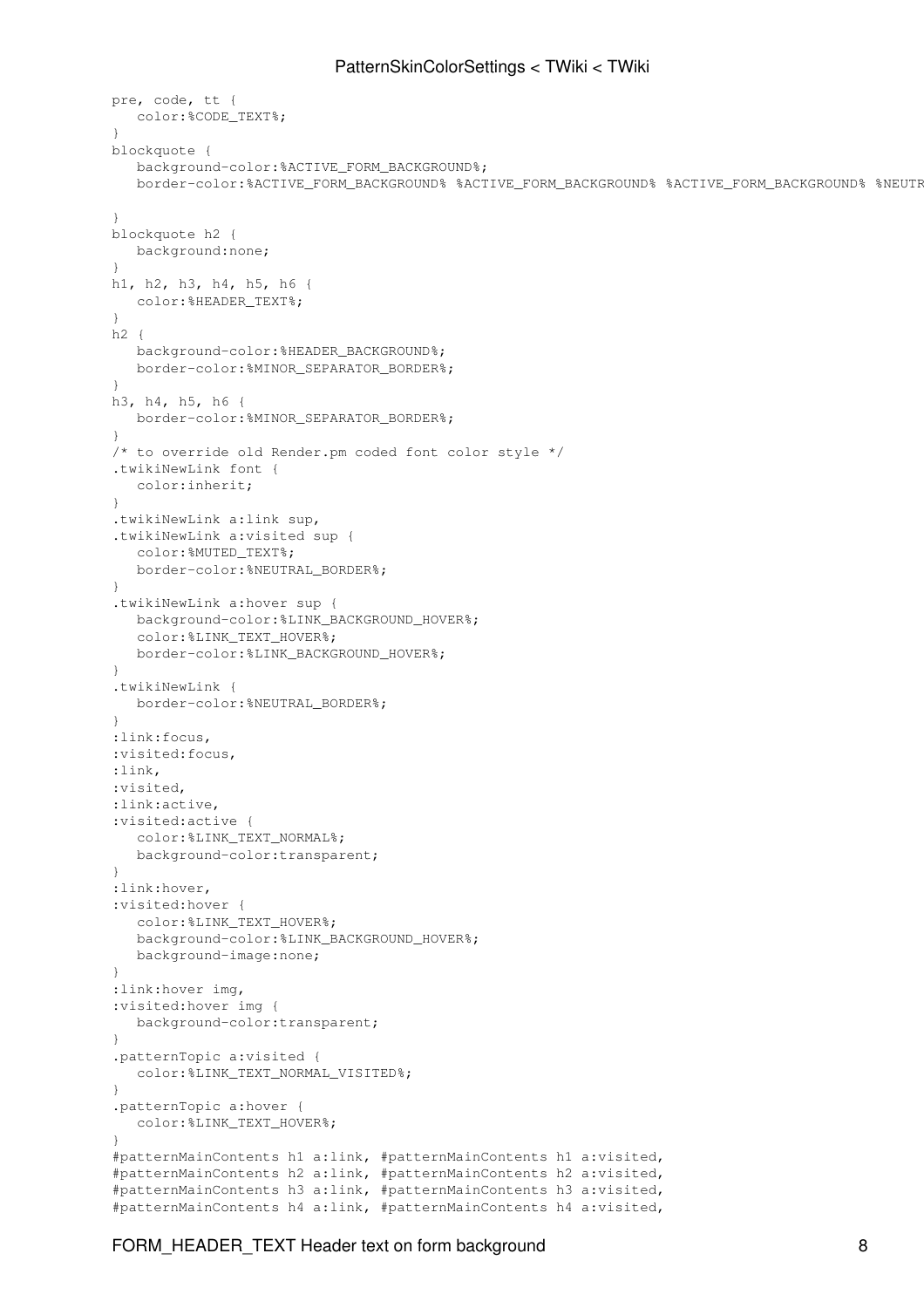#### PatternSkinColorSettings < TWiki < TWiki

```
#patternMainContents h5 a:link, #patternMainContents h5 a:visited,
#patternMainContents h6 a:link, #patternMainContents h6 a:visited {
    color:%HEADER_TEXT%;
}
#patternMainContents h1 a:hover,
#patternMainContents h2 a:hover,
#patternMainContents h3 a:hover,
#patternMainContents h4 a:hover,
#patternMainContents h5 a:hover,
#patternMainContents h6 a:hover {
    color:%LINK_TEXT_HOVER%;
}
.patternTopic .twikiUnvisited a:visited {
    color:%LINK_TEXT_NORMAL%;
}
.patternTopic .twikiUnvisited a:hover {
   color:%LINK_TEXT_HOVER%;
}
/* Form elements */
textarea,
input,
select {
   border-color:%FORM_INPUT_BORDER%;
    color:%MAIN_TEXT_COLOR%;
   background-color:%GENERAL_BACKGROUND%;
}
.twikiSubmit,
.twikiButton {
   border-color:%BUTTON_BORDERS%;
}
.twikiSubmit {
    color:%SUBMIT_BUTTON_BORDER_TEXT%;
    background-color:%SUBMIT_BUTTON_BACKGROUND%;
}
.twikiButton {
    color:%BUTTON_TEXT%;
   background-color:%BUTTON_BACKGROUND%;
}
.twikiButtonCancel {
    color:%BUTTON_TEXT%;
    background-color:%BUTTON_CANCEL_BACKGROUND%;
}
.twikiSubmitDisabled,
.twikiSubmitDisabled:active {
    border-color:%BUTTON_BORDERS_DISABLED%;
    color:%DISABLED_TEXT%;
    background-color:%ACTIVE_FORM_BACKGROUND%;
}
.twikiTextarea,
.twikiInputField,
.twikiInputFieldDisabled,
.twikiInputFieldReadOnly,
.twikiSelect {
    border-color:%INPUT_FIELD_BORDERS%;
}
.twikiTextarea,
.twikiInputField,
.twikiSelect {
    color:%MAIN_TEXT_COLOR%;
    background-color:%MAIN_BACKGROUND_COLOR%;
}
.twikiInputField:active,
.twikiInputField:focus,
.twikiInputFieldFocus {
    background-color:%FORMFIELD_ACTIVE%;
```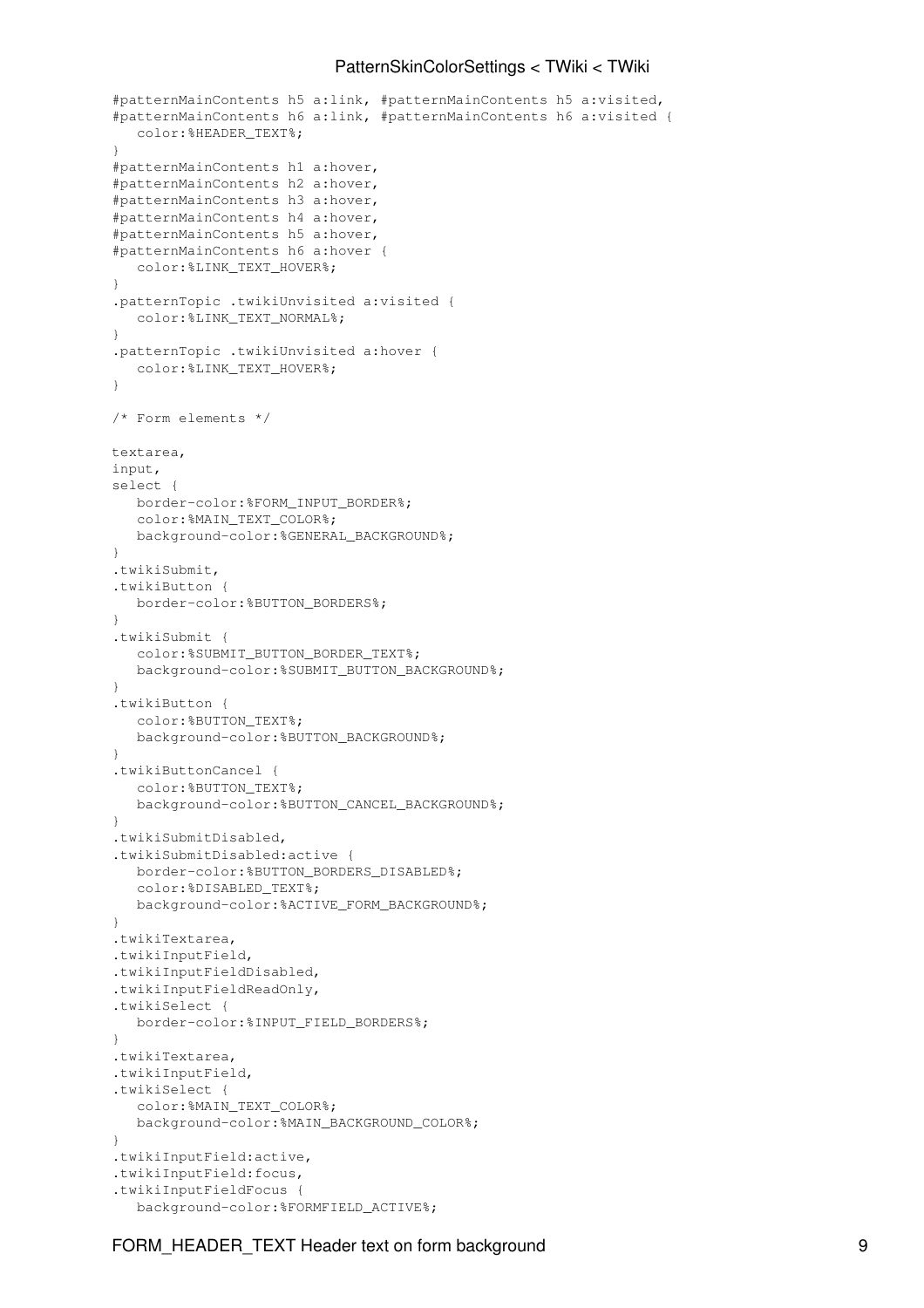}

```
.twikiTextareaRawView {
   color:%GENERAL_TEXT%;
}
.twikiInputFieldDisabled {
    color:%DISABLED_TEXT%;
    background-color:%DISABLED_BACKGROUND%;
}
.twikiInputFieldReadOnly {
    color:%GRAYED_TEXT_COLOR%;
}
.twikiSelect {
   border-color:%INPUT_FIELD_BORDERS%;
   color:%MAIN_TEXT_COLOR%;
   background-color:%MAIN_BACKGROUND_COLOR%;
}
.twikiInputFieldDisabled,
.twikiSelectDisabled {
    color:%DISABLED_TEXT%;
    border-color:%INPUT_FIELD_BORDERS%;
    background-color:%DISABLED_BACKGROUND%;
}
.twikiInputFieldBeforeFocus {
   color:%MUTED_TEXT%;
}
/* -----------------------------------------------------------
   Plugin elements
    ----------------------------------------------------------- */
/* TablePlugin */
.twikiTable,
.twikiTable td,
.twikiTable th {
    border-color:%TABLE_BORDER%;
}
.twikiTable th a:link,
.twikiTable th a:visited,
.twikiTable th a font {
    color:%LINK_TEXT_NORMAL_TABLE_HEADER%;
}
/* TwistyContrib */
.twistyPlaceholder {
   color:%GRAYED_OUT_TEXT%;
}
a:hover.twistyTrigger {
   color:%LINK_TEXT_HOVER%;
}
/* TipsContrib */
.tipsOfTheDay {
}
/* RevCommentPlugin */
.revComment .patternTopicAction {
    background-color:%ATTACHMENT_AND_FORM_BACKGROUND%;
}
/* -----------------------------------------------------------
    TWiki styles
                          ----------------------------------------------------------- */
.twikiGrayText {
    color:%GRAYED_OUT_TEXT%;
}
```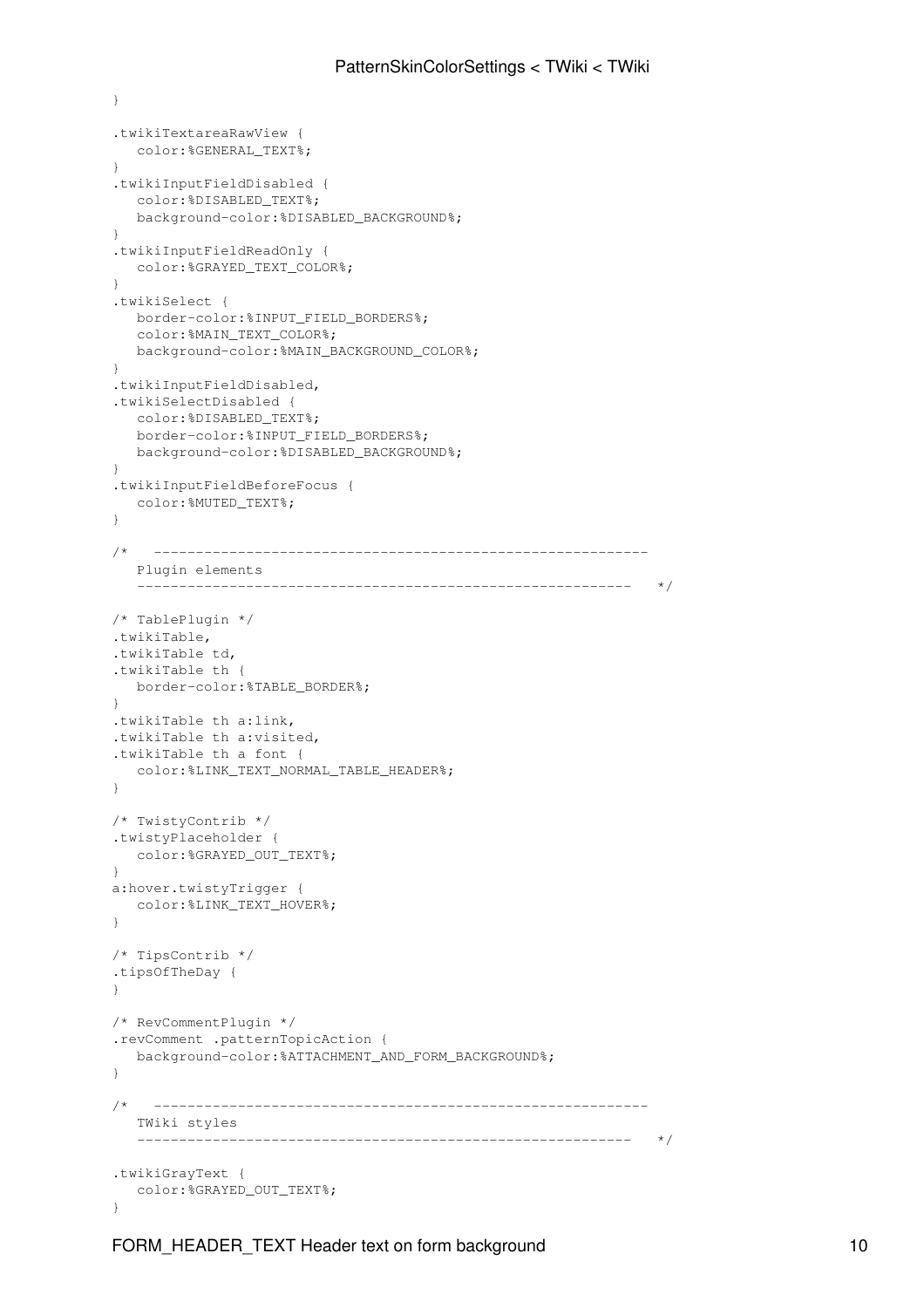```
.twikiGrayText a:link,
.twikiGrayText a:visited {
    color:%GRAYED_OUT_TEXT%;
}
.twikiGrayText a:hover {
    color:%LINK_TEXT_HOVER%;
}
table.twikiFormTable th.twikiFormTableHRow,
table.twikiFormTable td.twikiFormTableRow {
    color:%MUTED_TEXT%;
}
.twikiEditForm {
    color:%MAIN_TEXT_COLOR%;
}
.twikiEditForm .twikiFormTable,
.twikiEditForm .twikiFormTable th,
.twikiEditForm .twikiFormTable td {
   border-color:%TABLE_BORDER%;
}
/* use a different table background color mix: no odd/even rows, no white background */
.twikiEditForm .twikiFormTable td {
   background-color:%TABLE_DATA_MIX_BACKGROUND%;
}
.twikiEditForm .twikiFormTable th {
   background-color:%TABLE_DATA_ODD_BACKGROUND%;
}
.patternContent .twikiAttachments,
.patternContent .twikiForm {
    background-color:%ATTACHMENT_AND_FORM_BACKGROUND%;
    border-color:%TABLE_BORDER%;
}
.twikiAttachments table,
table.twikiFormTable {
    border-color:%TABLE_BORDER%;
    background-color:%MAIN_BACKGROUND_COLOR%;
}
.twikiAttachments table {
   background-color:%MAIN_BACKGROUND_COLOR%;
}
.twikiAttachments td, 
.twikiAttachments th {
   border-color:%TABLE_BORDER%;
}
.twikiAttachments .twikiTable th font,
table.twikiFormTable th.twikiFormTableHRow font {
    color:%LINK_TEXT_NORMAL%;
}
.twikiFormSteps {
   background-color:%ACTIVE_FORM_BACKGROUND%;
    border-color:%FORM_STEP_BORDER%;
}
.twikiFormStep {
   border-color:%FORM_STEP_BORDER%;
}
.twikiFormStep h3,
.twikiFormStep h4 {
    color:%FORM_HEADER_TEXT%;
}
.twikiFormStep h3,
.twikiFormStep h4 {
   background-color:transparent;
}
.twikiActionFormStepSign {
   color:%FORM_HEADER_TEXT%;
}
```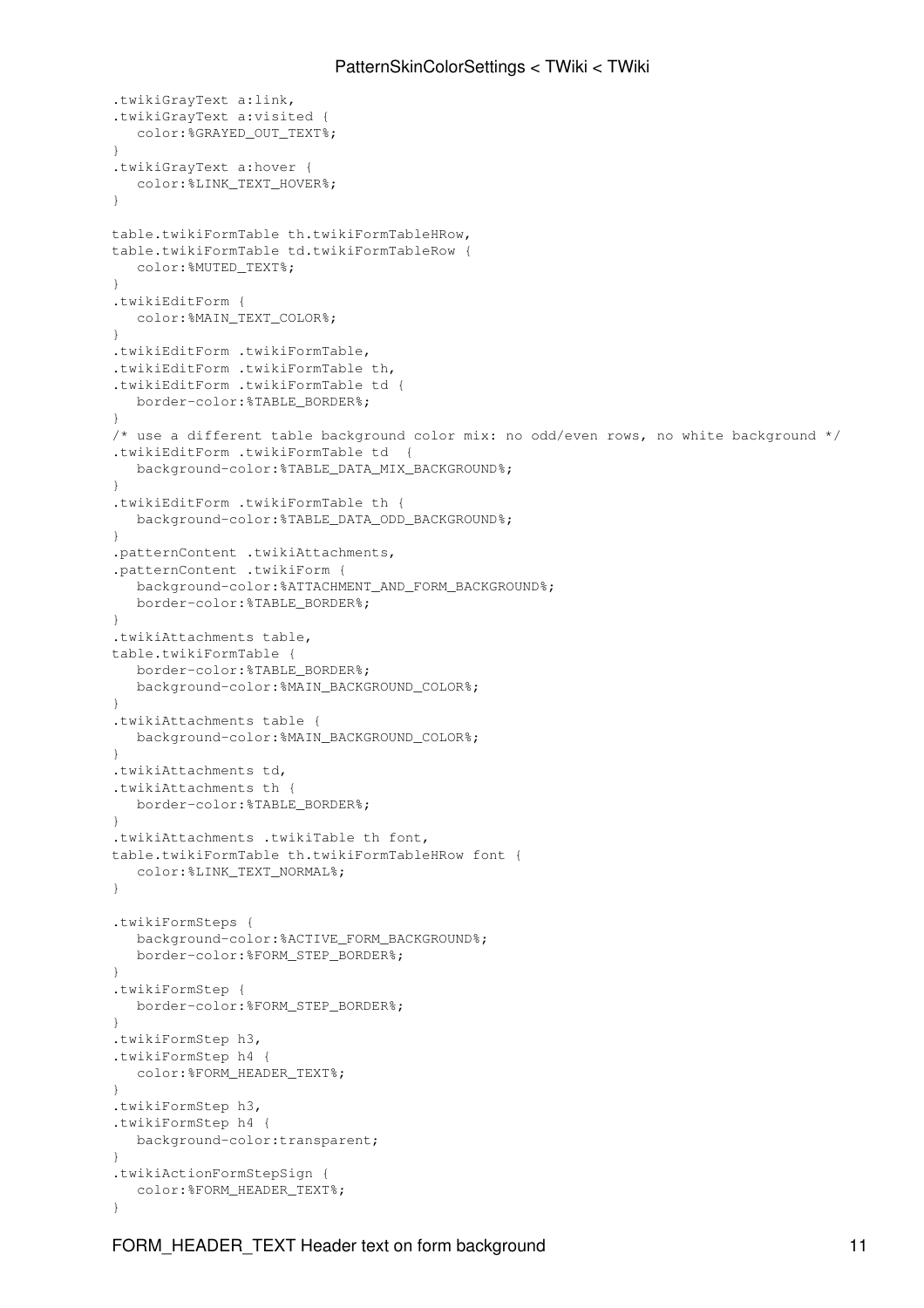```
.twikiToc .twikiTocTitle {
   color:%MUTED_TEXT%;
}
.twikiBroadcastMessage {
   background-color:%NOTIFICATION_BACKGROUND%;
}
.twikiNotification {
    background-color:%NOTIFICATION_BACKGROUND%;
}
#twikiLogin .patternLoginNotification {
   background-color:%MAIN_BACKGROUND_COLOR%;
   border-color:%ALERT_BORDER%;
}
.twikiHelp {
    background-color:%INFO_BACKGROUND%;
}
.twikiHelp {
   background-color:%ATTACHMENT_AND_FORM_BACKGROUND%;
   border-color:%SEPARATOR_BORDER%;
}
.twikiBroadcastMessage b,
.twikiBroadcastMessage strong {
   color:%ALERT_TEXT%;
}
.twikiAlert,
.twikiAlert code {
   color:%ALERT_TEXT%;
}
.twikiEmulatedLink {
   color:%LINK_TEXT_NORMAL%;
}
.twikiPageForm table {
   border-color:%TABLE_BORDER%;
    background:%MAIN_BACKGROUND_COLOR%;
}
.twikiPageForm hr {
   border-color:%FORM_BORDER%;
   background-color:%FORM_BORDER%;
   color:%FORM_BORDER%;
}
.twikiAccessKey {
   color:inherit;
   border-color:%GRAYED_OUT_TEXT%;
}
a:link .twikiAccessKey,
a:visited .twikiAccessKey {
   color:inherit;
}
a:hover .twikiAccessKey {
   color:inherit;
}
.twikiImage img {
   border-color:%IMAGE_BORDER%;
   background-color:%MAIN_BACKGROUND_COLOR%;
}
#patternTopBar .twikiImage img {
   background-color:transparent;
}
.twikiImage a:hover img {
    border-color:%LINK_BACKGROUND_HOVER%;
}
/* -----------------------------------------------------------
    Pattern skin specific elements
                                            ----------------------------------------------------------- */
#patternPage {
    background-color:%MAIN_BACKGROUND_COLOR%;
```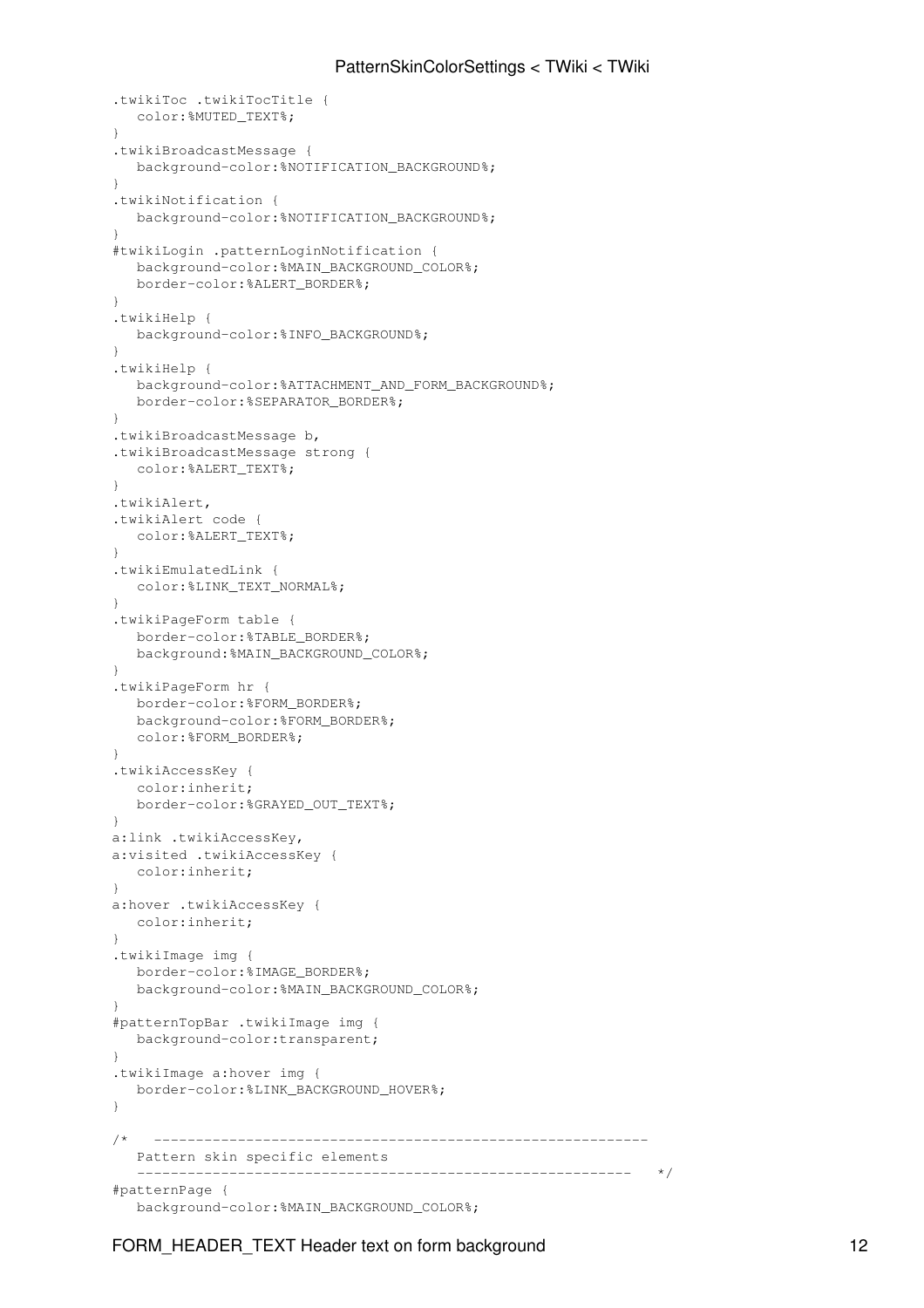```
}
.patternHomePath a:link,
.patternHomePath a:visited {
   border-color:%NEUTRAL_BORDER%;
    color:%LINK_TEXT_NORMAL_VISITED%;
}
.patternTop a:hover {
   border:none;
    color:%LINK_TEXT_HOVER%;
}
.patternHomePath .patternRevInfo,
.patternHomePath .patternRevInfo a:link,
.patternHomePath .patternRevInfo a:visited {
    color:%GRAYED_OUT_TEXT%;
}
.patternHomePath .patternRevInfo a:hover {
   color:%LINK_TEXT_HOVER%;
}
/* Left bar */#patternLeftBarContents {
   color:%GENERAL_TEXT%;
}
#patternLeftBarContents hr {
   color:%FORM_STEP_BORDER%;
    background-color:%FORM_STEP_BORDER%;
}
#patternLeftBarContents a:link,
#patternLeftBarContents a:visited {
   color:%SIDE_BAR_LINK_TEXT%;
}
#patternLeftBarContents a:hover {
   color:%LINK_TEXT_HOVER%;
}
#patternLeftBarContents .patternLeftBarPersonal,
#patternLeftBarContents .patternWebIndicator {
   border-color:#dadada;
}
#patternLeftBarContents b,
#patternLeftBarContents strong {
   color:%HEADER_TEXT%;
}
.patternTopicActions {
   border-color:%TABLE_BORDER%;
    background-color:%TOPIC_ACTION_BACKGROUND%;
    color:%MUTED_TEXT%;
}
.patternTopicAction {
   border-color:%TABLE_BORDER%;
}
.patternTopicAction s,
.patternTopicAction strike {
   color:%DISABLED_TEXT%;
}
.patternTopicAction .twikiSeparator {
   color:%SEPARATOR_BORDER%;
}
.patternActionButtons a:link,
.patternActionButtons a:visited {
    color:%LINK_TEXT_ACTION_BUTTON%;
}
.patternActionButtons a:hover {
    color:%LINK_TEXT_HOVER%;
}
.patternTopicAction .twikiAccessKey {
    color:%LINK_TEXT_ACTION_BUTTON%;
```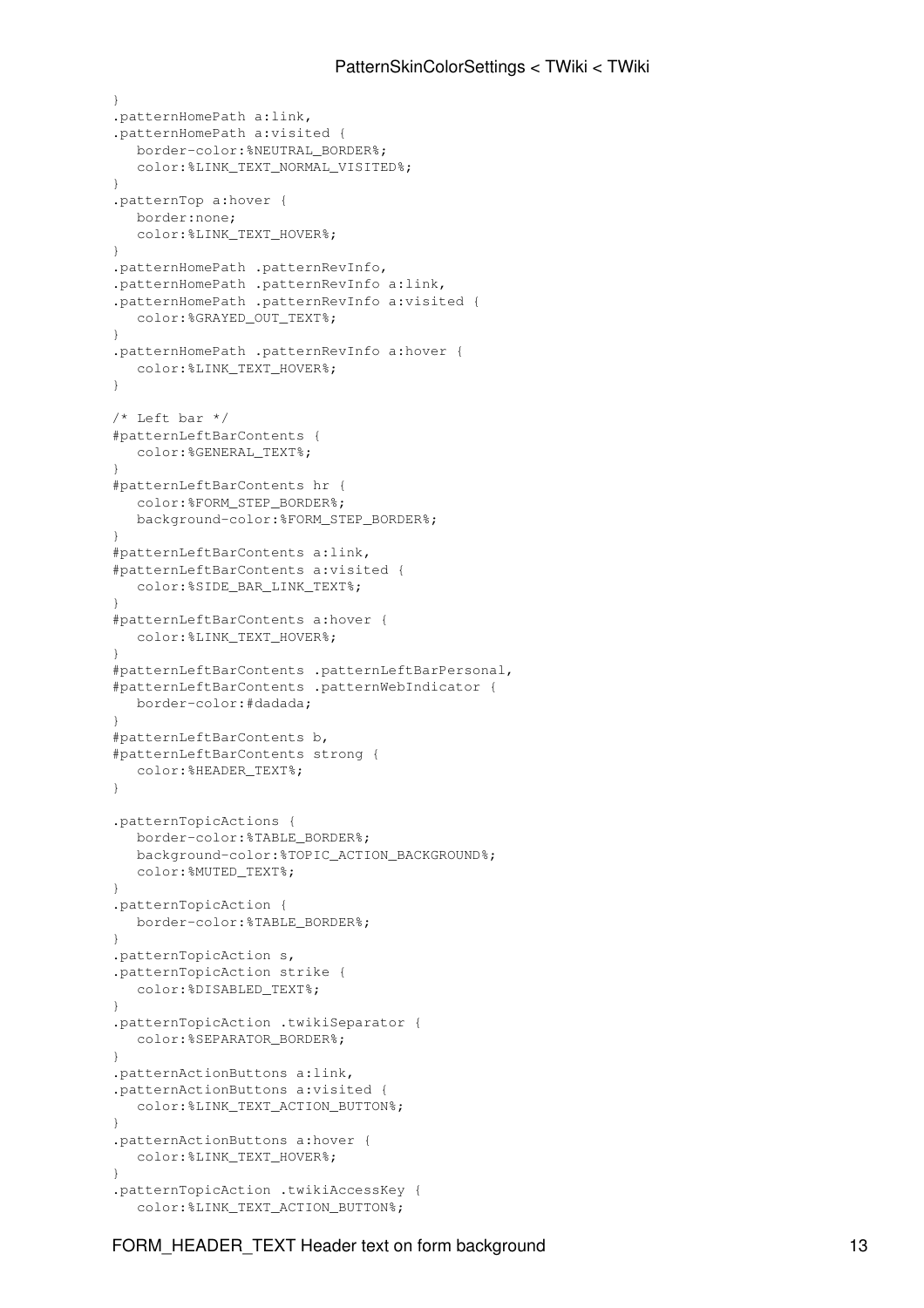```
 border-color:%LINK_TEXT_ACTION_BUTTON%;
}
.patternTopicAction a:hover .twikiAccessKey {
   color:%LINK_TEXT_HOVER%;
}
.patternTopicAction label {
    color:%GENERAL_TEXT%;
}
.patternHelpCol {
   color:%GRAYED_OUT_TEXT%;
}
.patternSigLine {
    color:%MUTED_TEXT%;
}
.patternToolBar a:link .twikiAccessKey,
.patternToolBar a:visited .twikiAccessKey {
   color:inherit;
   border-color:%LINK_TEXT_NORMAL_VISITED%;
}
.patternToolBar a:hover .twikiAccessKey {
   background-color:transparent;
    color:inherit;
    border-color:%LINK_TEXT_NORMAL_VISITED%;
}
.patternSaveHelp {
    background-color:%MAIN_BACKGROUND_COLOR%;
}
/* WebSearch, WebSearchAdvanced */
table#twikiSearchTable {
   border-color:%FORM_STEP_BORDER%;
}
table#twikiSearchTable th,
table#twikiSearchTable td {
    background-color:%GENERAL_BACKGROUND%;
    border-color:%FORM_STEP_BORDER%;
}
table#twikiSearchTable hr {
   border-color:%FORM_STEP_BORDER%;
   background-color:%FORM_STEP_BORDER%;
}
table#twikiSearchTable th {
   color:%MAIN_TEXT_COLOR%;
}
/* -----------------------------------------------------------
    Search results
    styles and overridden styles used in search.pattern.tmpl
    ----------------------------------------------------------- */
h3.patternSearchResultsHeader,
h4.patternSearchResultsHeader {
   background-color:%ATTACHMENT_AND_FORM_BACKGROUND%;
   border-color:%SEPARATOR_BORDER%;
}
h4.patternSearchResultsHeader {
    color:%MAIN_TEXT_COLOR%;
}
.patternNoViewPage h4.patternSearchResultsHeader {
   color:%HEADER_TEXT%;
}
.patternSearchResult .twikiBottomRow {
    border-color:%MINOR_SEPARATOR_BORDER%;
}
.patternSearchResult .twikiAlert {
   color:%ALERT_TEXT%;
}
```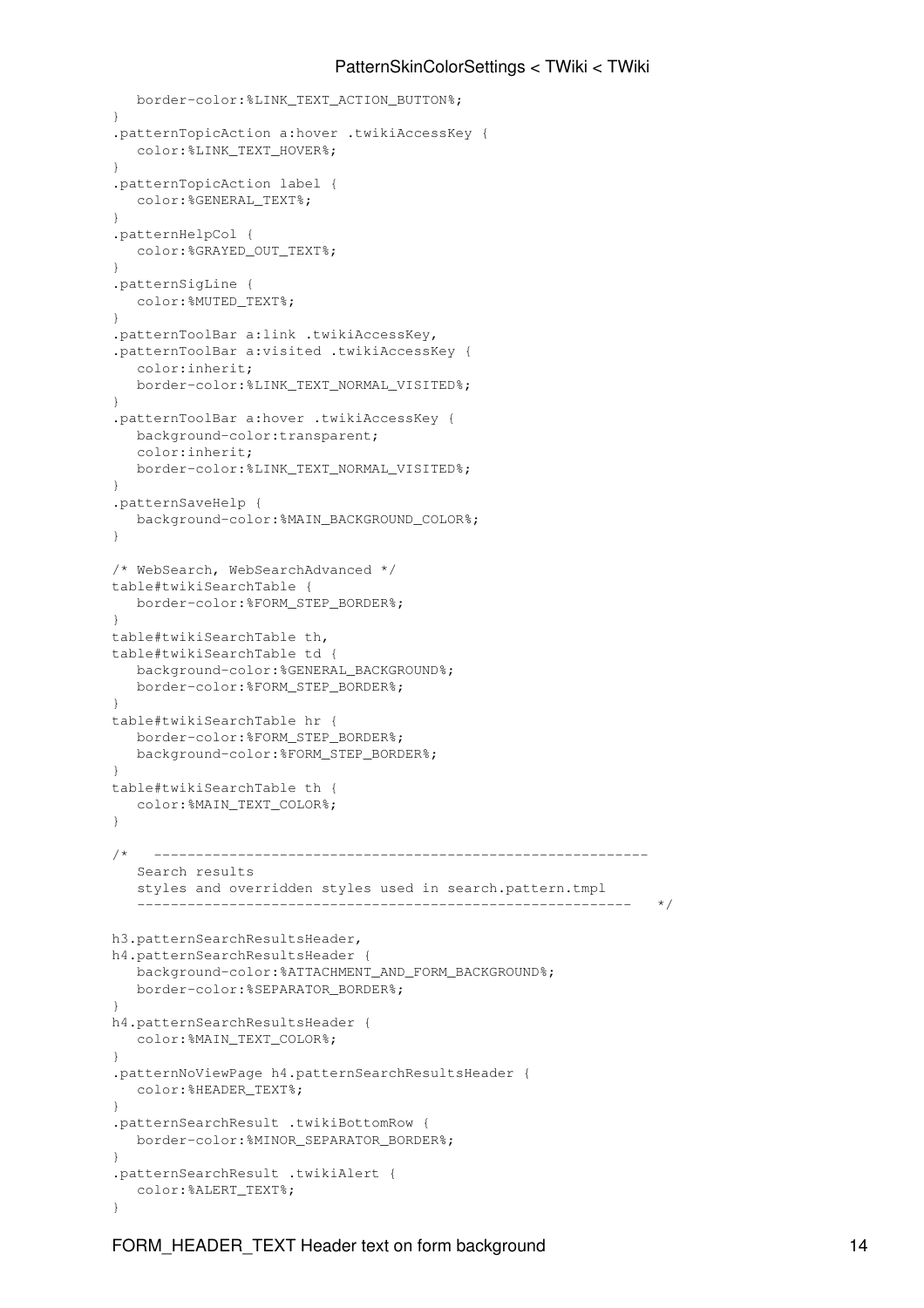```
.patternSearchResult .twikiSummary .twikiAlert {
    color:%ALERT_TEXT_MUTED%;
}
.patternSearchResult .twikiNew {
   background-color:%NEW_BACKGROUND%;
    border-color:%NEW_TEXT%;
    color:%NEW_TEXT%;
}
.patternViewPage .patternSearchResultsBegin {
    border-color:%TABLE_BORDER%;
}
/* Search results in book view format */
.patternBookView .twikiTopRow {
   background-color:transparent; /* set to WEBBGCOLOR in css.pattern.tmpl */
    color:%MUTED_TEXT%;
}
.patternBookView .twikiBottomRow {
   border-color:%TABLE_BORDER%;
}
.patternBookView .patternSearchResultCount {
   color:%GRAYED_OUT_TEXT%;
}
/* edit.pattern.tmpl */
/* preview.pattern.tmpl */
.twikiPreviewArea {
   border-color:%ALERT_BORDER%;
    background-color:%MAIN_BACKGROUND_COLOR%;
}
/* rdiff.pattern.tmpl */
.patternDiff {
    border-color:%TABLE_HEADER_BACKGROUND%;
}
#patternMainContents .patternDiff h4.patternSearchResultsHeader {
   background-color:%TABLE_HEADER_BACKGROUND%;
    color:%LIGHT_ON_DARK_TEXT_COLOR%;
}
#patternMainContents .patternDiff h4.patternSearchResultsHeader a:link,
#patternMainContents .patternDiff h4.patternSearchResultsHeader a:visited {
   color:%LIGHT_ON_DARK_TEXT_COLOR%;
}
tr.twikiDiffDebug td {
   border-color:%TABLE_BORDER%;
}
.patternDiffPage .twikiDiffTable th {
   background-color:%DIFF_HEADER_BACKGROUND%;
}
/* Changed */
.twikiDiffChangedHeader,
tr.twikiDiffDebug .twikiDiffChangedText,
tr.twikiDiffDebug .twikiDiffChangedText {
   background:#9f9; /* green - do not change */
}
/* Deleted */
.twikiDiffDeletedHeader,
tr.twikiDiffDebug .twikiDiffDeletedMarker,
tr.twikiDiffDebug .twikiDiffDeletedText {
   background-color: #f99; /* red - do not change */}
/* Added */
.twikiDiffAddedHeader,
```
FORM\_HEADER\_TEXT Header text on form background 15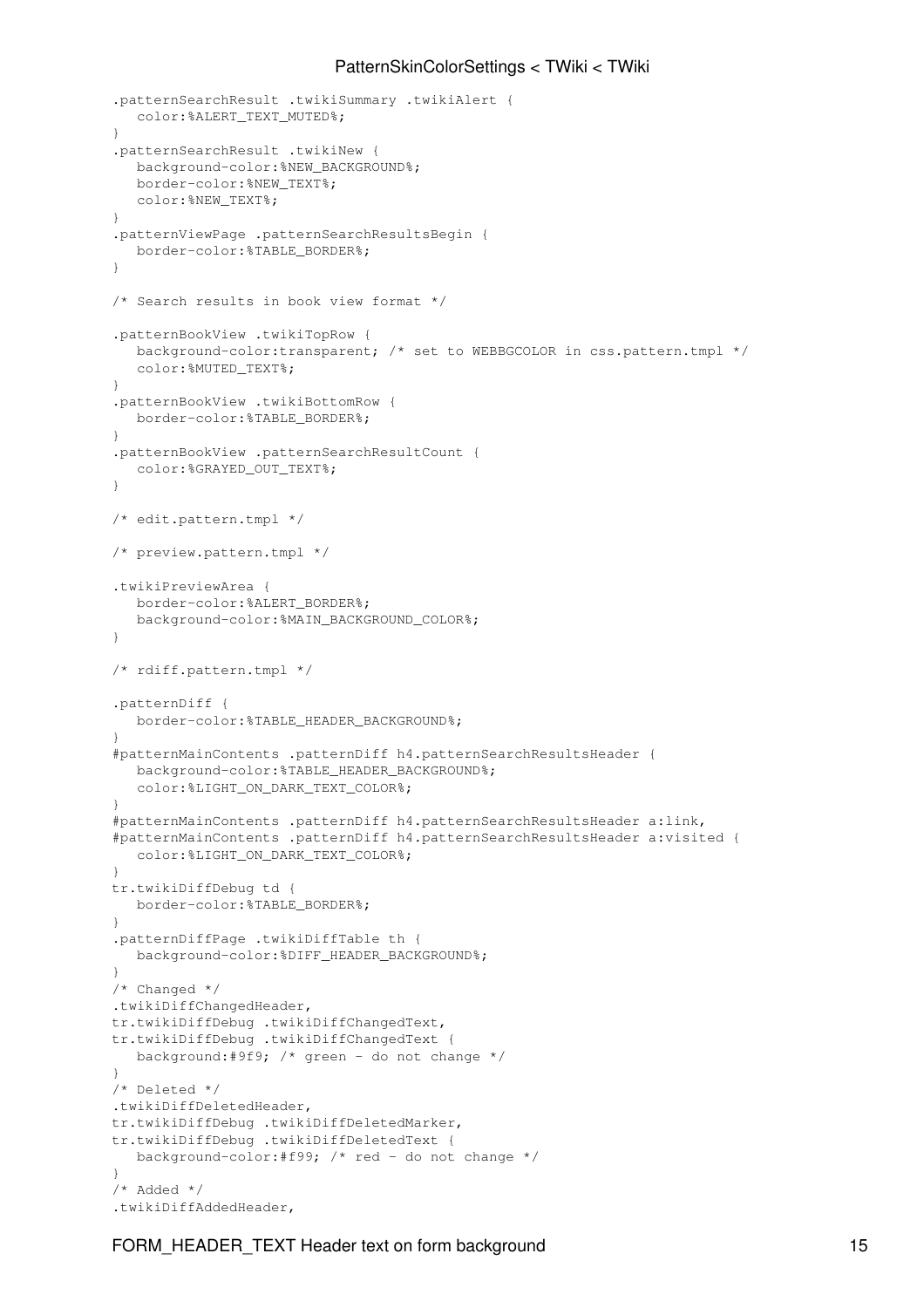```
tr.twikiDiffDebug .twikiDiffAddedMarker,
tr.twikiDiffDebug .twikiDiffAddedText {
   background-color: \#ccf; /* violet - do not change */
}
/* Unchanged */
tr.twikiDiffDebug .twikiDiffUnchangedText {
   color:%GRAYED_OUT_TEXT%;
}
.twikiDiffUnchangedTextContents { }
.twikiDiffLineNumberHeader {
   background-color:%DIFF_HEADER_BACKGROUND%;
}
/* IMAGES *//* image positions are set here as well as these are dependent on the image */h2,
.patternTopicAction {
   background-image:url(bg_action_gradient.gif);
    background-repeat:repeat-x;
}
.twikiToc li {
    background-image:url(bullet-toc.gif);
    background-repeat:no-repeat;
    background-position:0 .4em;
}
#patternOuter,
#patternTopBar {
    /* gradient yellow of left bar and main */
    background-image:url(bg_outer_gradient.gif);
    background-repeat:repeat-x;
}
.patternPrintPage #patternOuter {
   background: #fff; /* white - do not change */}
.twikiPageForm table,
table#twikiSearchTable td.twikiFirstRow {
    background-image:url(form_gradient.gif);
   background-repeat: repeat-x;
    background-color:#f5f5f5;
}
.twikiSubmit,
.twikiSubmitDisabled {
    background-image:url(bg_submit_gradient.gif);
    background-repeat:repeat-x;
}
.twikiSubmit,
a.twikiSubmit:link,
a.twikiSubmit:visited {
   background-position:0px 0px;
    background-color:#06c;
    border-color:#abcdf0 #0048b8 #0048b8 #abcdf0;
    color:#fff;
}
.twikiSubmit:hover,
a.twikiSubmit:hover {
    background-position:0px -80px;
    background-color:#0047b7;
    border-color:#98bce9 #0031a4 #0031a4 #98bce9;
    color:#fff;
}
.twikiSubmit:active,
a.twikiSubmit:active {
    background-position:0px -160px;
    background-color:#73ace6;
    border-color:#0031a4 #98bce9 #98bce9 #0031a4;
```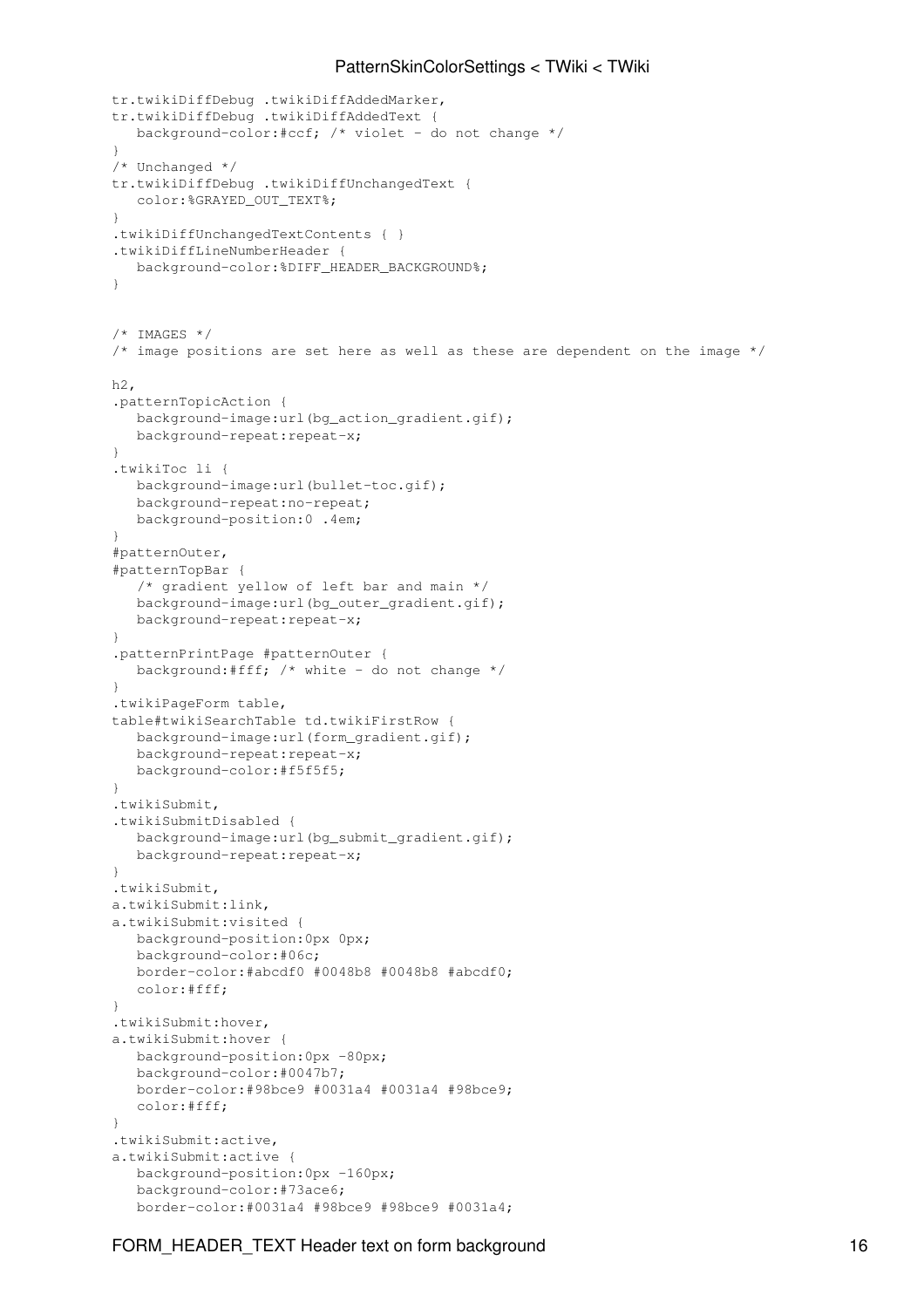```
 color:#fff;
}
.twikiSubmitDisabled,
.twikiSubmitDisabled:hover,
.twikiSubmitDisabled:active {
    background-position:0px -240px;
    background-color:#d9e8f7;
    border-color:#f5f9fd #ccc #ccc #f5f9fd;
    color:#ccc;
}
.twikiButton,
a.twikiButton:link,
a.twikiButton:visited {
    background-image:url(bg_button_gradient.gif);
   background-repeat:repeat-x;
   background-position:0px 0px;
   border-color:#f8f6ec #b8b6ad #b8b6ad #f8f6ec;
   background-color:#dbd9cf;
    color:#333;
}
.twikiChangeFormButtonHolder .twikiButton {
    background-color:#fff;
    background-image:none;
    color:#06c;
}
.twikiChangeFormButtonHolder .twikiButton:hover,
.twikiChangeFormButtonHolder .twikiButton:active {
    background-image:url(bg_button_gradient.gif);
    background-repeat:repeat-x;
}
.twikiButton:hover,
.twikiChangeFormButtonHolder .twikiButton:hover,
a.twikiButton:hover {
    background-position:0px -80px;
    border-color:#f4f2eb #a3a092 #a3a092 #f4f2eb;
    background-color:#c2bfae;
    color:#222;
}
.twikiButton:active,
.twikiChangeFormButtonHolder .twikiButton:active,
a.twikiButton:active {
    background-position:0px -160px;
    border-color:#a3a092 #f4f2eb #f4f2eb #a3a092;
    background-color:#e8e5d7;
    color:#222;
}
.twikiButtonDisabled,
.twikiButtonDisabled:hover,
.twikiButtonDisabled:active {
   background-image:url(bg_button_gradient.gif);
   background-repeat:repeat-x;
   background-position:0px -240px;
   border-color:#fcfbf9 #e3e2dd #e3e2dd #fcfbf9;
   background-color:#edece6;
    color:#bbb;
}
.twikiButtonCancel {
    background-image:url(bg_buttoncancel_gradient.gif);
    background-repeat:repeat-x;
    background-position:0px 0px;
    border-color:#f3ddd7 #b5706a #b5706a #f3ddd7;
    background-color:#cc867f;
    color:#333;
}
.twikiButtonCancel:hover {
    background-position:0px -80px;
    border-color:#eacac1 #9f564f #9f564f #eacac1;
```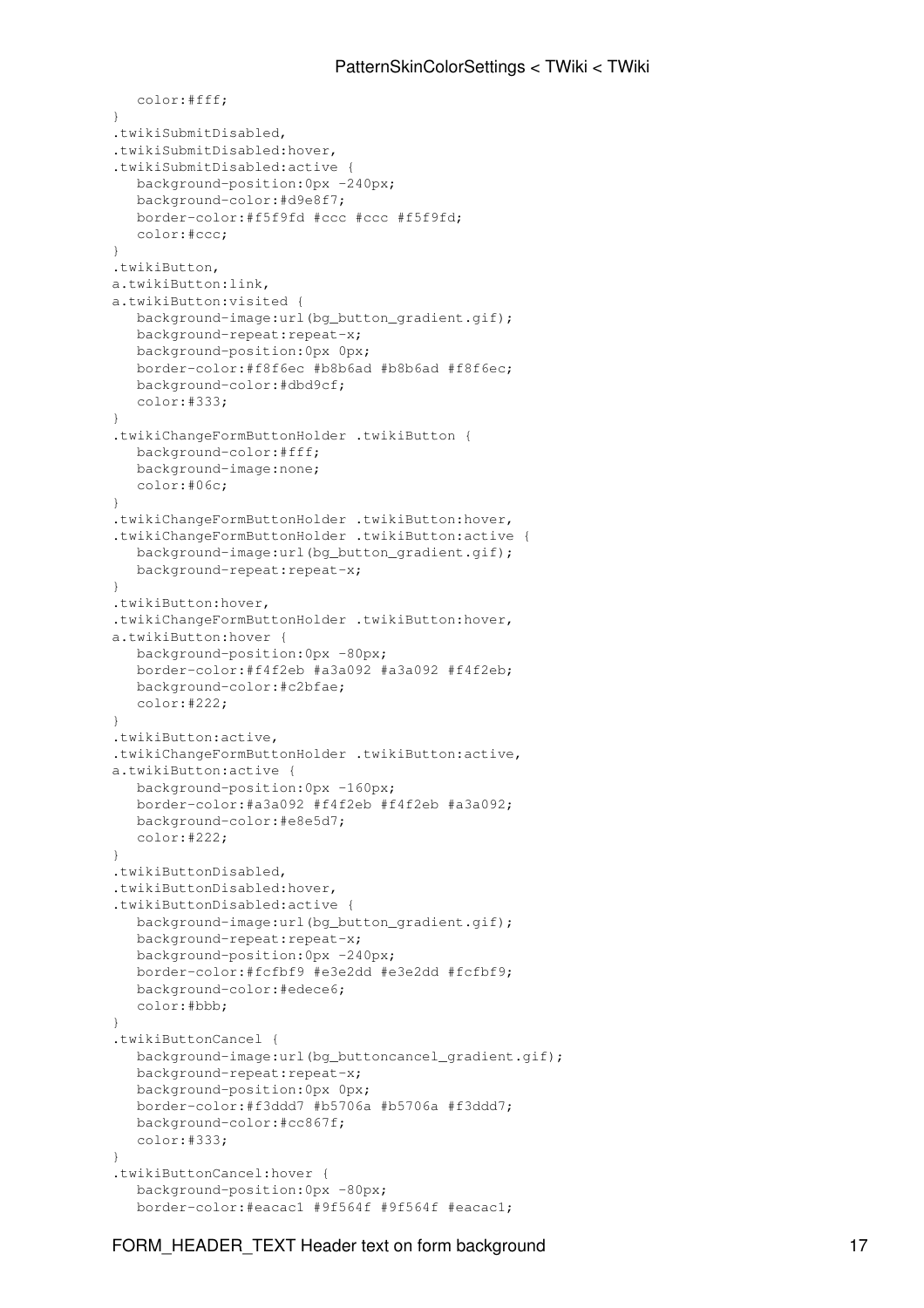```
 background-color:#b26259;
    color:#222;
}
.twikiButtonCancel:active {
    background-position:0px -160px;
    border-color:#9f564f #eacac1 #eacac1 #9f564f;
    background-color:#e5bdb1;
    color:#222;
}
.patternToolBar span a:link,
.patternToolBar span a:visited,
.patternToolBar span s,
.patternToolBar span strike {
    background-image:url(bg_button_small_gradient.gif);
    background-repeat:repeat-x;
}
.patternToolBar span a:link,
.patternToolBar span a:visited {
   background-position:0px 0px;
    border-color:#f8f6ec #b8b6ad #b8b6ad #f8f6ec;
    background-color:#dbd9cf;
    color:#333;
}
.patternToolBar span a:hover {
   background-position:0px -80px;
    border-color:#f4f2eb #a3a092 #a3a092 #f4f2eb;
   background-color:#c2bfae;
    color:#222;
}
.patternToolBar span a:active {
   background-position:0px -160px;
    border-color:#a3a092 #f4f2eb #f4f2eb #a3a092;
    background-color:#e8e5d7;
    color:#222;
}
.patternToolBar span s,
.patternToolBar span strike {
    background-position:0px -240px;
    border-color:#fcfbf9 #e3e2dd #e3e2dd #fcfbf9;
    background-color:#edece6;
    color:#bbb;
}
.patternTextareaButton {
   border-color:#fffefd #b8b6ad #b8b6ad #fffefd;
    overflow:hidden;
}
.patternButtonFontSelector {
   background-image:url(button_font_selector.gif);
    width:33px;
    height:16px;
}
.patternButtonFontSelectorProportional {
   background-position:0 0;
}
.patternButtonFontSelectorMonospace {
   background-position:0 -16px;
}
.patternButtonEnlarge,
.patternButtonShrink {
    background-image:url(button_arrow.gif);
    width:16px;
    height:16px;
}
.patternButtonEnlarge {
    background-position:0 0;
}
.patternButtonEnlarge:hover {
```
FORM\_HEADER\_TEXT Header text on form background TORM\_HEADER\_TEXT Header text on form background